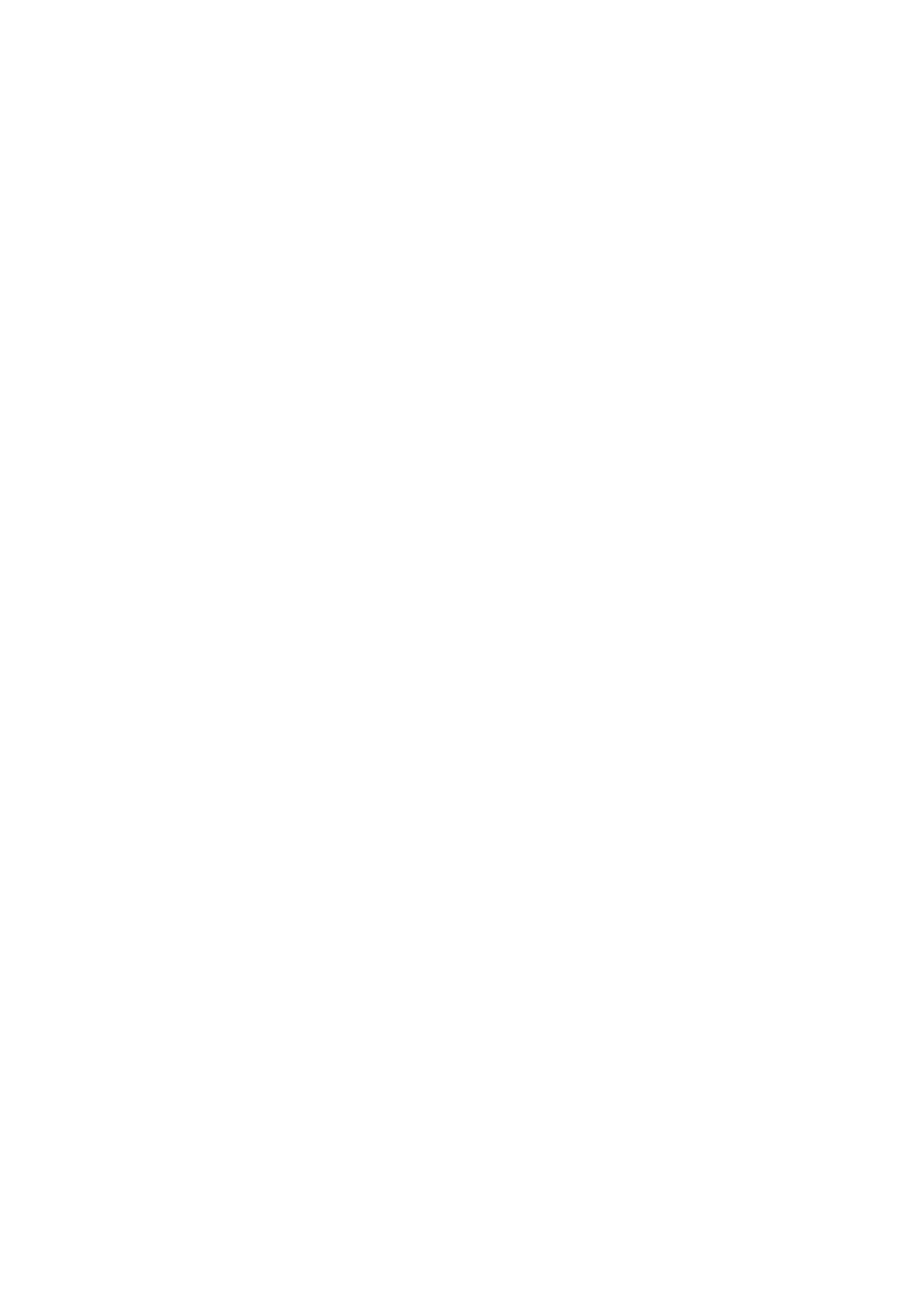# **Asian Studies in Serbia, Croatia, and Slovenia: Strategies for the Development of Korean Studies at the University of Split\***

Kim Sang Hun**\*\*** Hankuk University of Foreign Studies, Korea

#### **Abstract**

Unlike Poland, Czechoslovakia, Hungary, Romania, and Bulgaria—which became satellite countries of the Soviet Union after the Second World War—Yugoslavia maintained its own communist economic and social system as it neither belonged to the United States nor to the Soviet Union. Unlike the earlier introduction of *"*North Korean Studies*"* by the other communist countries, Yugoslavia opened departments of *"*Indology,*" "*Sinology,*"* and *"*Japanology,*"* recognizing them as representatives of Asian Studies rather than *"*North Korean Studies.*"* Asian Studies in Yugoslavia, which disbanded into six countries after the 1990s, was distinct in each of the republics. In the Republic of Serbia, for example, *"*Sinology*"* was representative of Asian Studies, while in the Republic of Croatia it was *"*Indology,*"* and in the Republic of Slovenia it was *"*Japanology.*"* The present study examines the characteristics and backgrounds of *"*Sinology*"* at the University of Belgrade in Serbia, *"*Indology*"* at the University of Zagreb in Croatia, and *"*Japanology*"* and the newly-formed *"*Korean Studies*"* (in 2015) at the University of Ljubljana in Slovenia. Moreover, it describes the role of Korean government agencies and local universities and scholars in establishing Korean Studies in foreign universities. This study asserts that in order to establish Korean Studies in a foreign university, that university and its scholars must be actively involved, essentially leading the process, while Korean and local government agencies should assume the role of facilitator. This paper has been developed on the basis of *"*The Current Status of Korean Studies in Slovenia*"* which was published in the 2016 issue of the *Journal of Contemporary Korean Studies*. **1** However, because of its importance in relation to the establishment of a Korean Studies program in Split, it is being reprinted here with a new focus on *"*Asian Studies in Serbia, Croatia, and Slovenia: Strategies for the Development of Korean Studies at the University of Split.*"*

**Keywords**: Asian Studies in Former Yugoslavia, Japanology and Korean Studies in Slovenia, Korean Studies in Ljubljana University, Indology in Croatia, Sinology in Serbia, Korean Studies in Split

- \* This work was supported by the Hankuk University of Foreign Studies Research Fund of 2020.
- \*\* minadir@hufs.ac.kr
- 1 *Journal of Contemporary Korean Studies* Vol. 3, No. 1-2 (August 2016): pp. 223~241.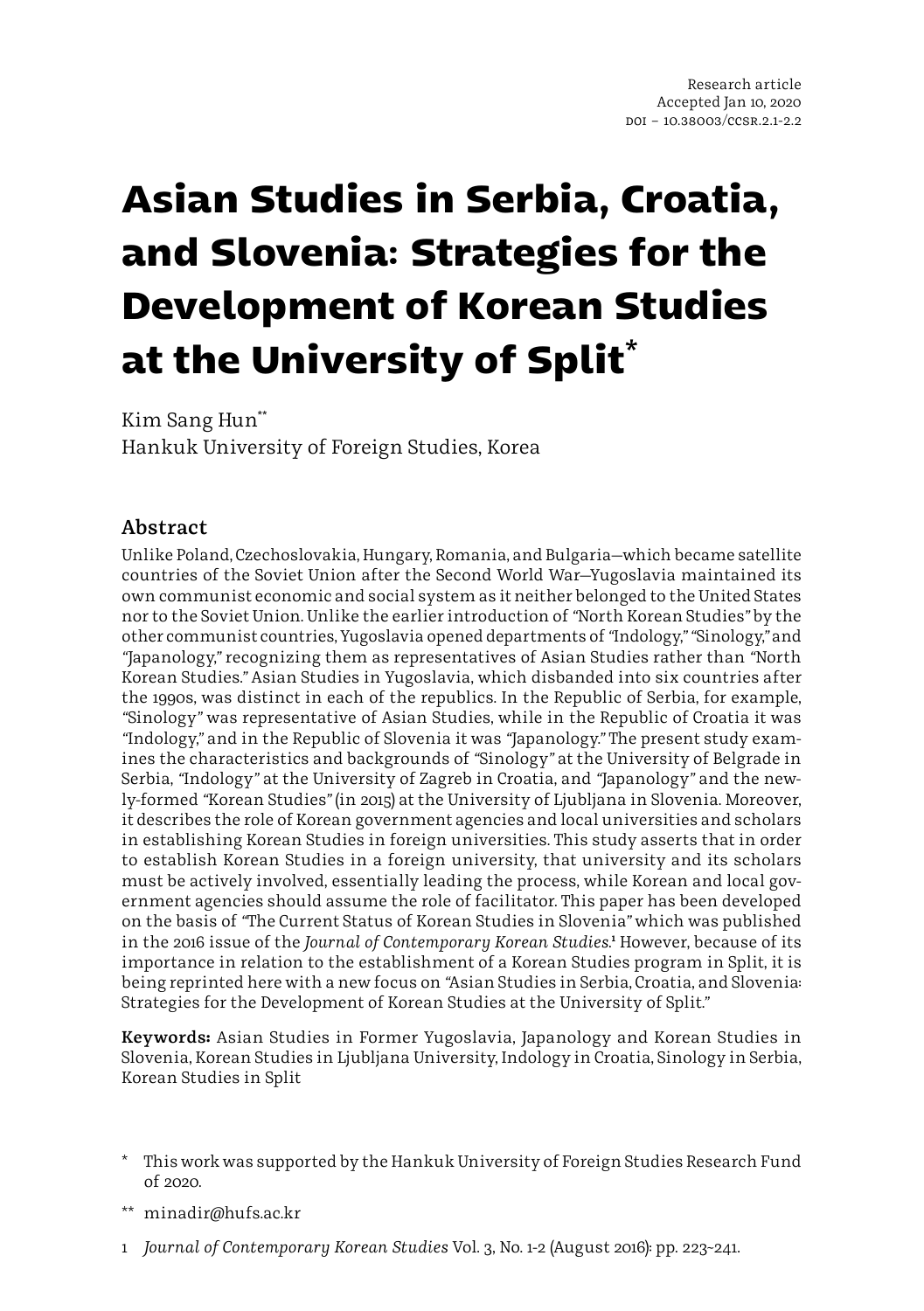#### **1. Introduction**

The history of Korean Studies in the Republic of Slovenia, which separated and became independent from the Socialist Federal Republic on June 25, 1991, is short compared to that of Sinology or Japanology. Even so, a pattern of rapid development over a relatively short period of time took place due to the popularity of Korean pop culture in Asia, especially in China, in the late 1990s, a popularity that eventually spread worldwide as the so-called *"*Korean Wave.*"*

The term *"*Korean Wave*"* was actually coined by the Chinese media in 2000,**<sup>2</sup>** but quickly established itself as a universal term to indicate not only Korea's modern pop culture but also everything related with Korea. In Slovenia, a small country in Europe, there is rising interest among young people in the language and culture of Korea— a surprising fact considering how very far Korea is from them, not only in terms of distance but culturally as well. In fact, interest in Korean language and culture is not limited to Slovenia, but is present in all six independent countries which belonged to Yugoslavia. Thus there is great potential for Korean Studies in the Balkan Peninsula.

The Socialist Federal Republic of Yugoslavia, which has disbanded, was formed during the Cold War between the United States, the leader of capitalist countries after the Second World War, and the Soviet Union, the leader of socialist countries. It comprised six socialist republics. Given its unique position, Asian Studies in the federation differed from that established in Poland, Czechoslovakia, Hungary, Romania, and Bulgaria, which were satellite countries of the Soviet Union. That is, whereas the latter focused on North Korean Studies, the former centered on Sinology, Japanology, and Indology.

This study explores Yugoslavia's overall framework for Asian Studies and its focus on Asian languages, and how these are being carried out at present in the Sinology Department of the University of Belgrade in Serbia, in the Indology Department of the University of Zagreb in Croatia, and in the Japanology and Korean Studies departments of the University of Ljubljana in Slovenia. Notably, the Korean Studies Department at the University of Ljubljana was established quite recently, in September 2015. The ultimate goal of this paper is to explore ways to develop Korean language and Korean studies education at the University of Split in Croatia, which started in 2016, through a review of the history and current status

<sup>2</sup> Interest in Korean pop culture, which started in China, spread quickly to Taiwan, Hong Kong, Thailand, Vietnam, Indonesia, and the Philippines. A preference for Korea-related products also occurred after 2000 alongside increased interest in Korean dramas, music, and movies. In a comprehensive sense, all such phenomena is included under the umbrella of the *"*Korean Wave.*"*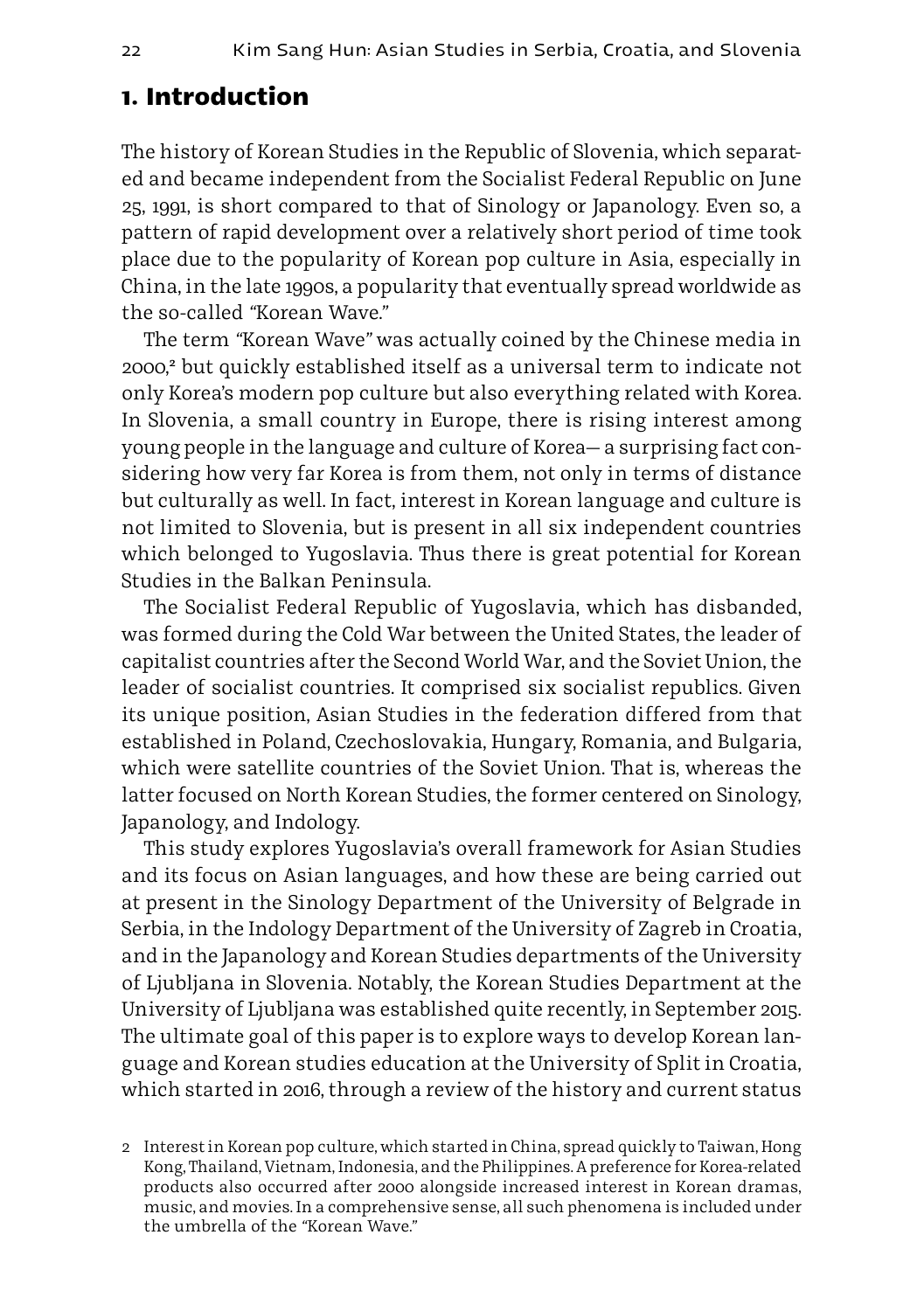of Asian studies, including Korean studies in each republic of the Former Yugoslavia.

## **2. Korean Language and Korean Studies Education: Asian Studies in the Socialist Federal Republic of Yugoslavia**

Eastern European countries, (which today are called Central European countries or the Balkans), which became socialist after the Second World War, had sustained political, economic, military, and cultural exchanges with North Korea for about forty years prior to establishing diplomatic ties with South Korea. However, as part of communist foreign policy, which the regime of the Sixth Republic of South Korea had been actively promoting since 1988, exchange with North Korea gradually decreased in the countries which formed diplomatic ties with South Korea. Accordingly, today there are practically no ties between these countries and North Korea, while active exchanges with South Korea are taking place across various fields. The successful shift from socialism to capitalism in Eastern European countries, the collapse of the Soviet Union, and the loss of the political crutch in Eastern Europe were major reasons why these countries came to form stronger relationships with South Korea over the North.

Accordingly, *"*North Korean Studies,*"* which was established in Eastern Europe through close academic exchanges with North Korea about forty years previous, transformed naturally into *"*South Korean Studies*"* after the 1990s and beyond. The expansion of the *"*Korean Wave,*"* which rapidly spread worldwide after the 2000s, played a large role in this. However, Yugoslavia, unlike other Eastern European satellite countries of the Soviet Union, rejected Soviet policies that attempted to control all communist countries and set off on an independent path in June 1948. While its exchanges with the South were not as frequent as those with the North, unlike other communist countries in Eastern Europe, South Korea and Yugoslavia had several exchanges beginning in 1961. For example, after the Yugoslavia soccer team's visit for the World Cup qualifying match in 1961, mutual exchanges began in athletics, academia, and the arts. As a country, it has had the most mutual visits with Korea. Although Yugoslavia, which established diplomatic ties with South Korea in December 1989, supported North Korea on the international stage externally, after the Seoul Olympic Games in 1988 (where 224 athletes participated), its relationship with South Korea continued to grow, especially in terms of trade.

As countries such as Poland, Czechoslovakia, Hungary, Romania, and Bulgaria— satellite countries of the Soviet Union—became communist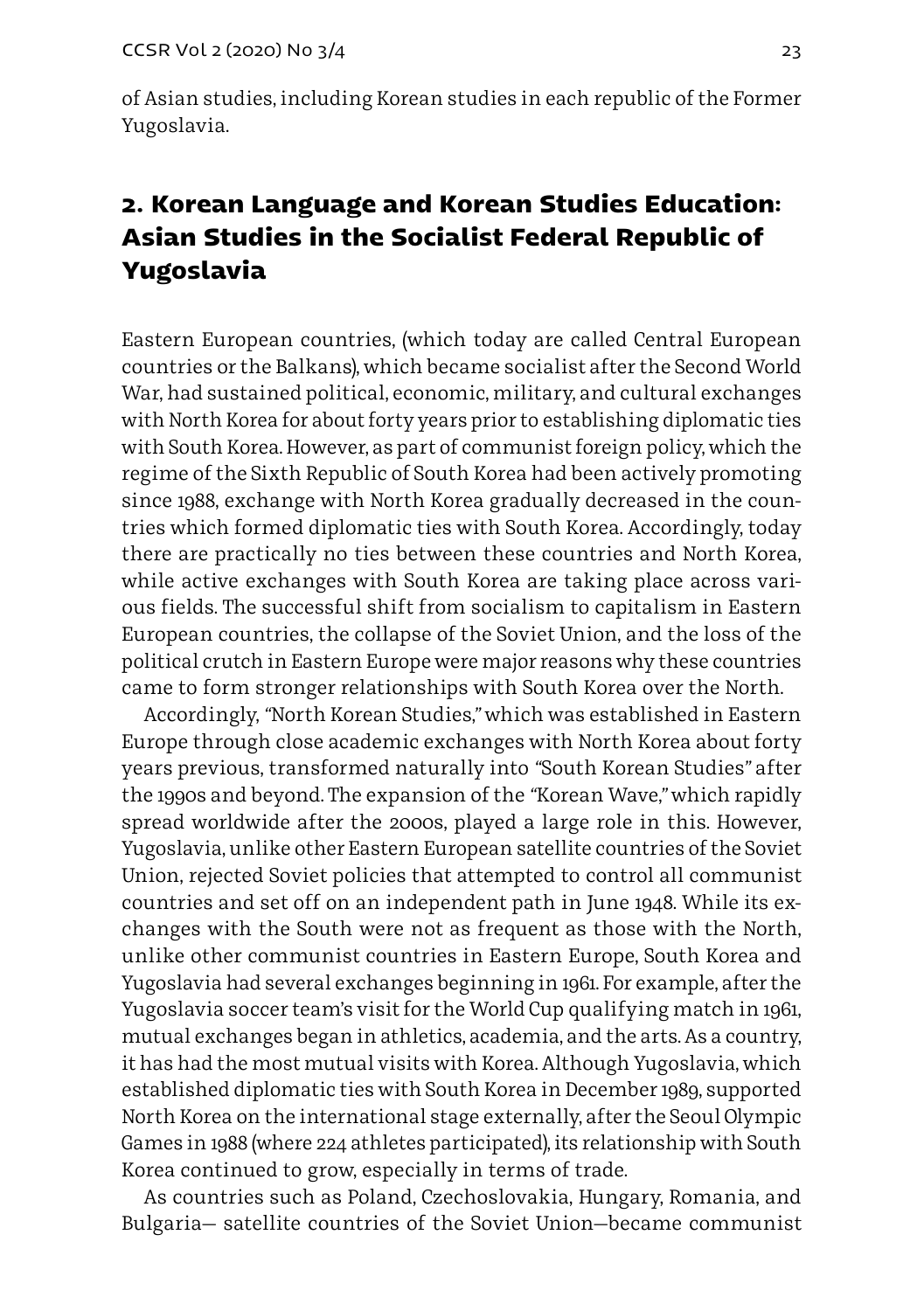after the Second World War, each established departments of *"*North Korean Language and Literature*"* in their universities and sent many graduates to North Korea as international students. It is very interesting that unlike these countries, Yugoslavia did not establish a regular North Korean Studies Department, though it did have student exchanges with universities in North Korea. As a result, in all six republics which constituted Yugoslavia, though Sinology, Japanology, and Indology courses were on offer at universities, a proper Korean language course did not exist prior to the opening of the Basic Korean course at the University of Ljubljana in Slovenia in 2003.

Just ten years ago, *"*Asian Studies*"* in Yugoslavia was focused on Sinology, Japanology, and Indology. Even before Yugoslavia's dissolution in the early 1990s and the Bosnian civil war, Yugoslavia was a leader of communist countries—it adhered to a unique social-economic system with an economic scale not comparable with other satellite countries of the Soviet Union. And also unlike other communist countries, it was not greatly interested in North Korean Studies. It showed no interest in South Korean Studies either. This is a symptom of its moderate stance during the Cold War, a time it wished not to appear biased towards either the United States or the Soviet Union. But times have changed. Jumping ahead, South Korea's rapid economic development after the 2000s, the South's new status in the global economy, and worldwide interest in the Korean Wave likely spurred the relatively new interest in *"*Korean Studies*"* (that is, South Korean Studies) which has occurred in universities across the six republics that previously were a part of Yugoslavia.

Although Yugoslavia prior to dissolution consisted of six republics, the central republics were Serbia, Croatia, and Slovenia. What is interesting is that the representative universities of these three republics—that is, the University of Belgrade in the Republic of Serbia, the University of Zagreb in the Republic of Croatia, and the University of Ljubljana in the Republic of Slovenia—fostered the development of Asian Studies in different fields. In other words, Serbia's University of Belgrade promoted Asian Studies focused on *"*Sinology,*"* the University of Zagreb in Croatia focused on *"*Indology,*"* and the University of Ljubljana in Slovenia focused on *"*Japanology.*"*

It was in 1926 when Asian Studies was established as part of Language and Literature Studies at the University of Belgrade (Filološki fakultet). Belgrade was the federal capital of Yugoslavia prior to dissolution and is presently the capital of the Republic of Serbia, and this was the first Asian Studies Department to be established among universities in the Balkan Peninsula. The founder of the Asian Studies Department at the University of Belgrade was Fehim Barjaktarević, who had received his doctorate from the University of Vienna in Austria. Turkish and Persian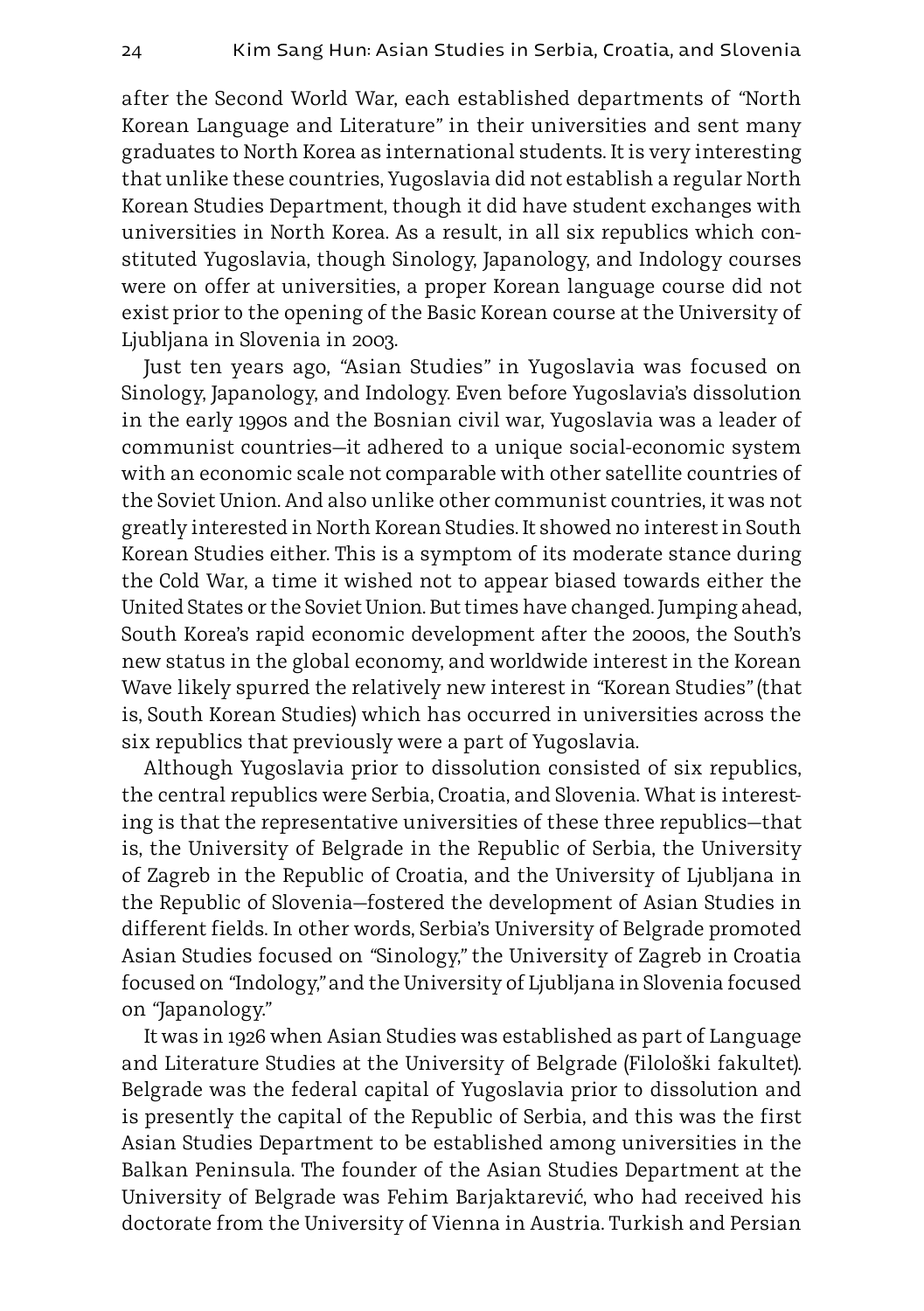literatures were also taught as elective courses in the World Literature Department of the University of Belgrade beginning in 1925. The scholarly significance here is that this was the first time that the languages of Arab and Turkish regions (including Arabic, Persian, and Turkish) and their literatures had been taught at a university in Yugoslavia.**<sup>3</sup>** The following year, in 1926, Fehim Barjaktarević established Asian Studies as its own department following the dominant model of Asian Studies in Europe. For Serbia, which was ruled by the Ottoman Empire for almost 500 years, being able to study about East Asia and its impact on its own language and history, culture and religion, in language and literature studies at the University of Belgrade held major significance. Today, departments of Sinology, Japanology, Turkish Studies, and Persian Studies have been established, and in the case of Korean Studies, only two Korean courses are currently on offer.**<sup>4</sup>**

Chinese was the first East Asian language offered as part of the Language and Literature Studies at the University of Belgrade, and courses began in 1974. Books for the Chinese language course were purchased with special government funds donated to the University of Belgrade from the Chinese government. The university was located in the capital of Yugoslavia at the time. Chinese Language was offered as an elective (rather than being part of a formal department), and was offered continuously until 1985. Considering the fact that the official opening of the Korean Studies Department at the University of Ljubljana in Slovenia, on which the present study will focus in particular, was achieved in September 2015, which is about ten years after the first offering of a Korean language course, the establishment of a Sinology Department in Serbia took a similar amount of time.

The founder of the Sinology Department at the University of Belgrade was Dejan Razić, a professor, literary theorist, and translator who held a degree in English literature. He later changed his research interests to Sinology and Japanology and gained fame as the first East Asia expert in Serbia. After the establishment of the Sinology Department, the Chinese government and the government of Yugoslavia signed an academic exchange agreement. The Chinese government sent two Chinese native professors every two years. Particularly, as Renmin University in China

<sup>3</sup> The *"*Orient*"* in Yugoslavia, including Serbia, does not include the Far East such as China, Japan, and South Korea, but in terms of *"*the East*"* refers to Afghanistan and Iran; in terms of *"*the West,*"* Morocco in North Africa and Mauritania; in terms of *"*the North,*"* Turkey; and in terms of *"*the South,*"* the area of Sudan. The area ruled by the Ottoman Empire was called the *"*Near East*"* after the nineteenth century. During World War I, the Persian Gulf and the surrounding area was referred to as the *"*Middle East.*"* After World War II, the *"*Middle East*"* became a general name referring to the area including North Africa in Southwest Asia.

<sup>4</sup> http://www.fil.bg.ac.rs/lang/sr/katedre/orijentalistika/kineski-jezik/istorijat/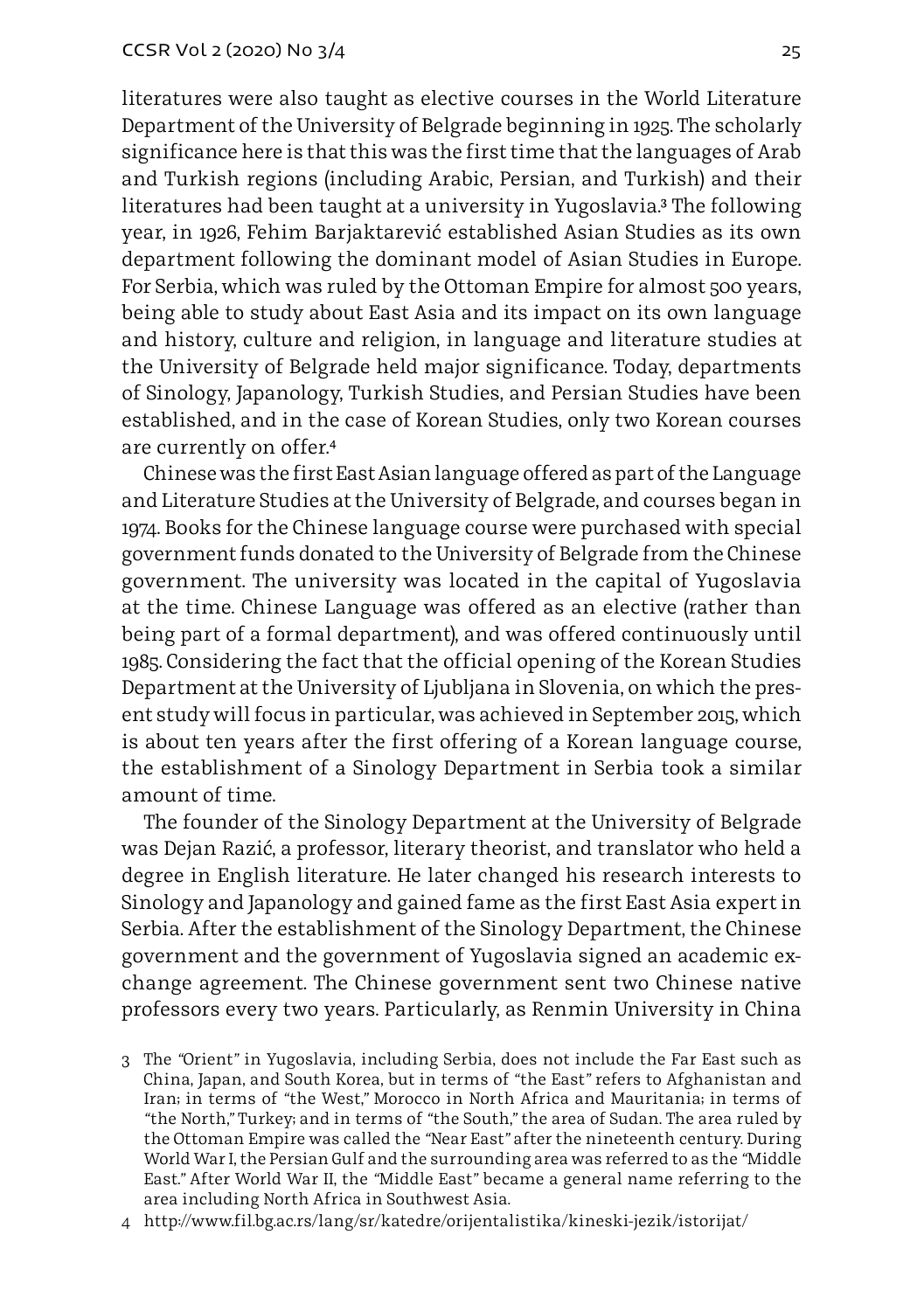and Beijing Language and Culture University regularly donated books relating to Sinology and Japanology to the University of Belgrade, a rich Chinese/Japanese library was formed. Moreover, in 2000 the Chinese government fully funded the building of a large modern language lab facility for language and literature studies at the University of Belgrade. The Federal Republic of Yugoslavia and the Republic of Serbia and Montenegro cooperated to make Chinese TV broadcasts available. Such efforts had a decisive impact on placing Sinology at the center of Asian Studies at the University of Belgrade in Serbia. The Chinese government continues to provide support to the University of Belgrade to this day, selecting from three to five outstanding students among the senior students of Sinology as recipients of scholarships to study at Chinese universities for one year.

The full Sinology curriculum for a four-year program (eight semesters) is shown in Table 1 below. The table can be compared with the slighter *"*Korean Studies*"* curricula on offer at the Indology Department of the University of Zagreb in Croatia and at the University of Ljubljana in Slovenia, both of which will be explored in a later section.

| Semester        | Course name                                                                                                    | Note                                                                                                                                                                                                                                                                                                                                                                                                                                                           |  |
|-----------------|----------------------------------------------------------------------------------------------------------------|----------------------------------------------------------------------------------------------------------------------------------------------------------------------------------------------------------------------------------------------------------------------------------------------------------------------------------------------------------------------------------------------------------------------------------------------------------------|--|
| First semester  | Introduction to Chinese Graphology<br>Chinese Language 1<br>Modern Chinese Language 1                          | While three credits are assigned<br>to most courses, nine credits are<br>assigned to the "Modern Chinese<br>Language" course that is offered for<br>first and second-year students from<br>the first to the fourth semester.<br>However, the number of credits<br>assigned to the "Modern Chinese<br>Language" course in the third<br>and fourth years is reduced to six.<br>Instead, the "Chinese Language"<br>course increases from three to six<br>credits. |  |
| Second semester | Introduction to Sinology<br>Introduction to Chinese History<br>Chinese Language 2<br>Modern Chinese Language 2 |                                                                                                                                                                                                                                                                                                                                                                                                                                                                |  |
| Third semester  | Chinese Culture 1<br>Chinese Literature 1<br>Chinese Language 3<br>Modern Chinese Language 3                   |                                                                                                                                                                                                                                                                                                                                                                                                                                                                |  |
| Fourth semester | Chinese Culture 2<br>Chinese Idiom<br>Chinese Literature 2<br>Chinese Language 4<br>Modern Chinese Language 4  |                                                                                                                                                                                                                                                                                                                                                                                                                                                                |  |
| Fifth semester  | Chinese Culture 3<br>Chinese Literature 3<br>Chinese Language 5<br>Modern Chinese Language 5                   |                                                                                                                                                                                                                                                                                                                                                                                                                                                                |  |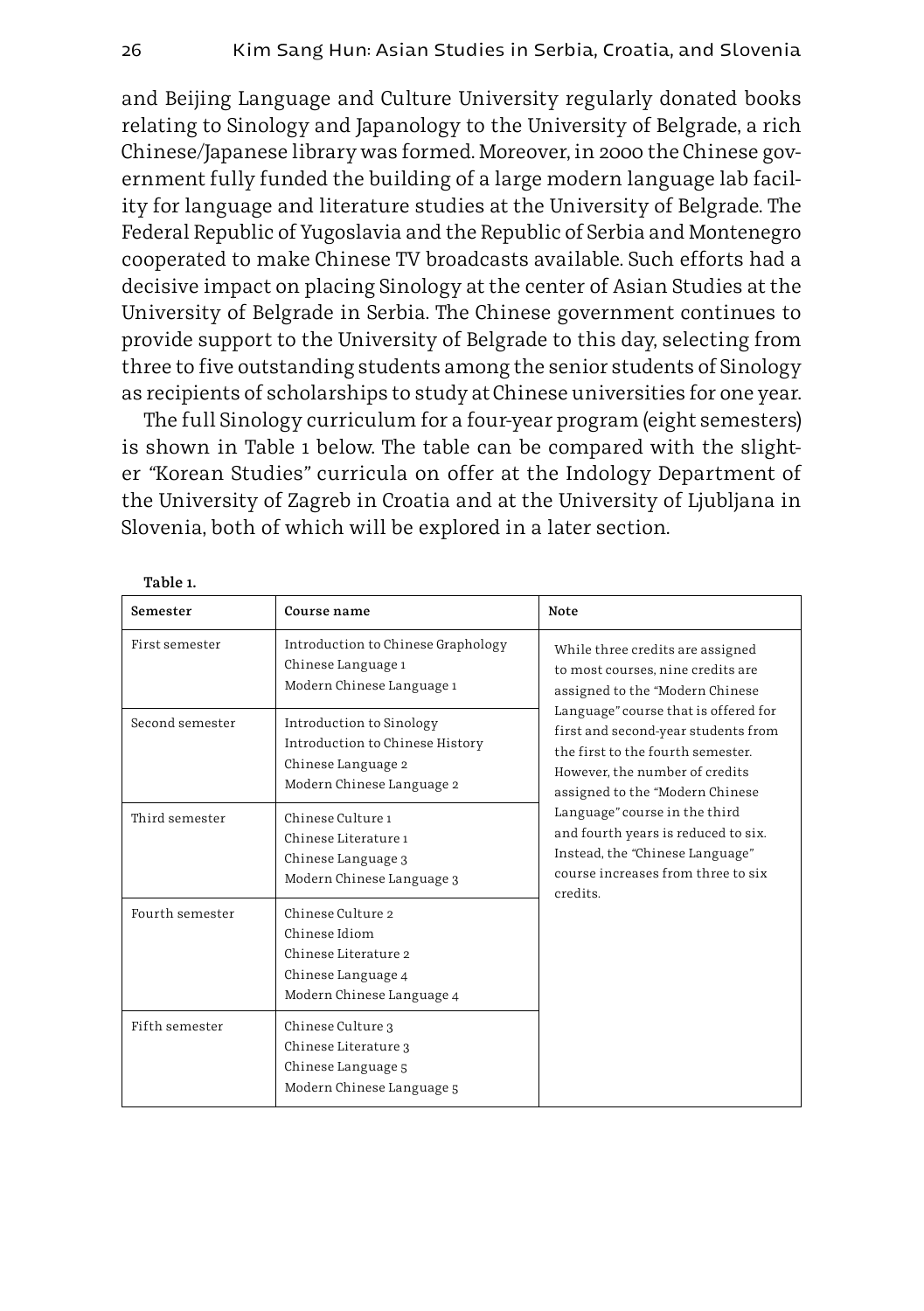| Sixth semester   | Chinese Culture 4<br>Chinese Literature 4<br>Chinese Language 6<br>Modern Chinese Language 6                                                       |
|------------------|----------------------------------------------------------------------------------------------------------------------------------------------------|
| Seventh semester | Chinese Culture 5<br>Chinese Text Translation 1<br>Chinese Literature 5<br>Chinese Language 7<br>Chinese Classic Text<br>Modern Chinese Language 7 |
| Eighth semester  | Chinese Culture 6<br>Chinese Text Translation 2<br>Chinese Literature 6<br>Chinese Language 8<br>Modern Chinese Language 8                         |

Source: http://www.fil.bg.ac.rs/lang/sr/katedre/orijentalistika/kineski-jezik/istorijat/

The first Korean language lecture convened at the University of Belgrade took place in the latter half of the 1990s. The East Asian Languages Department of the College of Literature hired a Korean graduate student to teach a *"*Beginners' Korean*"* course as an optional language course. At the time, the class was not that popular,**<sup>5</sup>** but with the spread of the Korean Wave worldwide in the early 2000s, and with the interest and support of the South Korean embassy in Serbia, more students gradually began to enroll. From 2008, the Korea Foundation began to provide support for visiting professorships in Korean Studies, which helped to build a more solid foundation for a time. However, in September 2011, the Korea Foundation suddenly withdrew its support for visiting faculty. Thus from October 2011, Korean graduate students have led Korean language lectures, and because of their involvement, the program has survived.

The South Korean embassy in Serbia**6** has throughout its existence held a wide variety of cultural festivals to spread awareness about Korean culture. Particularly noteworthy is the first Korean speaking contest held in March 2015, aimed encouraging students to study Korean language, history, and culture. A second speech contest was held in 2016. Though this is certainly a positive step, it appears that due to internal issues at the University of Belgrade, it will take considerable time and effort to establish an actual Korean Language Department. The conservative

- 5 Amidst the general social dislocation resulting from NATO bombardment, beginner Korean lectures, which had started in October 1998, were suspended for a time in 1999.
- 6 In December 1989, after the breakup of the Socialist Federal Republic of Yugoslavia, South Korea officially established relations and an embassy in Belgrade. However, due to the NATO bombardment, and the breakup of Yugoslavia into six separate independent states, it closed its embassy. It again opened an embassy in Belgrade in March 2002, and it remains there to this day.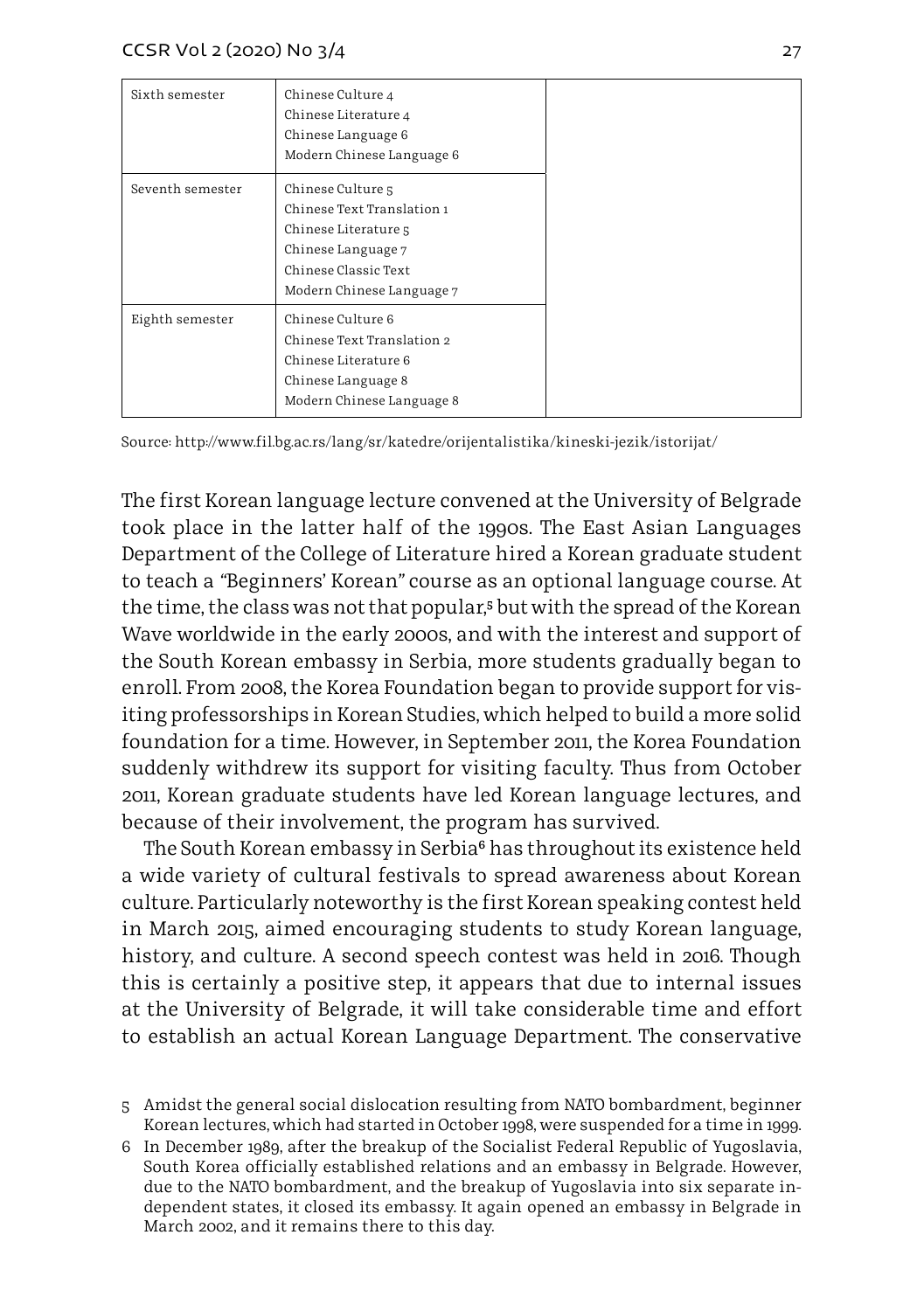attitude prevalent on campus as well as slow decision-making processes are major reasons why the establishment of a new department is so complex—administratively and otherwise.

Since 2014, thanks to the continued efforts of the South Korean embassy in Serbia, plans have been put in place for a new Korean language program in the city of Niš in southern Serbia, which is also the location of Yura Corporation's production facilities. There are also plans to resume the visiting professorship program discontinued in 2011. Furthermore, it is expected that Serbian scholars who hold degrees in Korean literature from the Academy of Korean Studies will begin Korean-language classes at Belgrade University and Novi Sad University. Because in order to establish a new department at a Serbian university there must be a PhD holder in that field present, the latter plan is a particularly positive development because it fulfils a necessary prerequisite for the establishment of a Korean Language Department.

Among Asian Studies, Sinology takes center stage at the University of Belgrade in Serbia and has seen the most significant development, whereas *"*Indology*"* has the longest history at the University of Zagreb in Croatia and also boasts the most prominent academic achievements. Currently, Asian Studies at the University of Zagreb in Croatia is carried out under *"*Indology and Far Eastern Studies*"* (Odsjek za indologiju i dalekoistočne studije).<sup>7</sup> Each major under Asian Studies once belonged to *"*General Linguistics/Oriental Studies*"* and later to *"*Oriental Studies/ Hungarian Studies.*"* The majors were then divided into sub-majors and put under the umbrella of the present *"*Indology and Far Eastern Department.*"*

While Sinology and Japanology have a relatively short history at the University of Zagreb, in comparison the Indology Department was established along with the university, in 1874. In other words, prior to the formation of Yugoslavia as a country after the Second World War, Indology was already studied in Croatia under Oriental Studies and thus, the University of Belgrade, located in the capital of Yugoslavia, had no choice but to develop Sinology as the representative subject of Oriental Studies.

Throughout the nineteenth century, Indology was recognized as the foundation of humanities research and education since elements of Indo-European linguistics could be found in many languages and literatures.**8** At the University of Zagreb, Indology— prior to becoming its own

8 Friedrich Schlegel (1772-1829), a nineteenth-century German Romanticist, never neglected the central position of language. He distinguished two types of language, that is, virtuous inflected language and non-inflected language of which the level of completeness is reduced. Inflected language has a psychological origin whereas non-inflected language is an *"*animal*"* or instinctual language. He believed that clear and sharp intellect or having high universal ideals is only possible through the inflection (refraction) of language based on Indian languages. See Bernal (2006).

<sup>7</sup> The Far Eastern Asian Department is divided into *"*Sinology*"* and *"*Japanology.*"*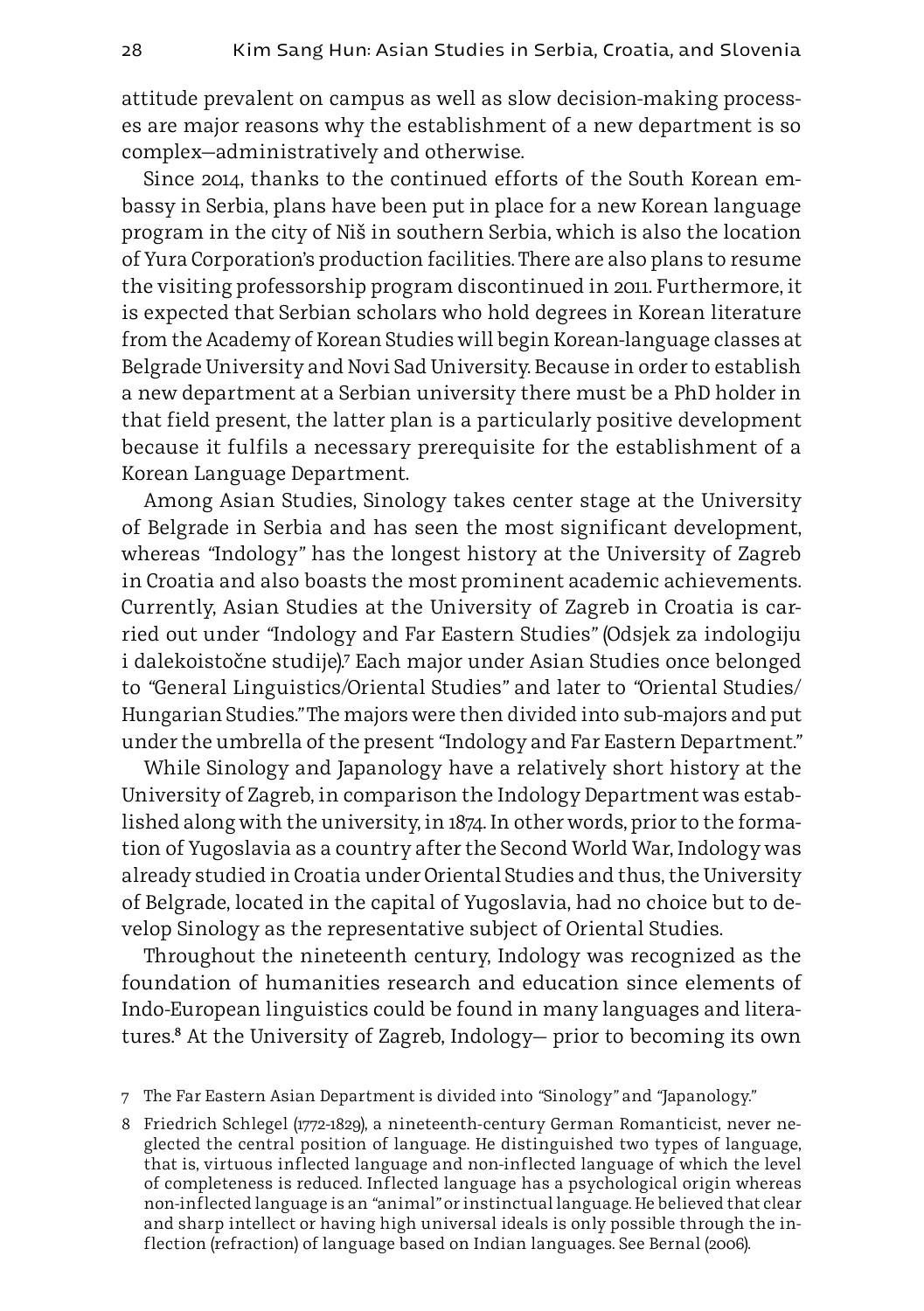department—had been included as part of Indo-European Studies and had a strong presence as it was considered the basis of Slavic linguistics. Sanskrit, an ancient Indian language, was important to understanding the entire Indo-European language. As it was Indology that formed the root of Slavic languages, even professors of Croatian could not avoid Sanskrit. Thus, Slavonic Studies, which included Croatian Studies, also included Indology, which had been established at the university at the very beginning. Indology in Croatia is not simply a field of Asian Studies but significantly contributes to the development of national literature in Croatia.

A key Indology scholar today is Mislav Ježić, who specializes in the relationship between Vedic and ancient Greek literatures and Indian linguistics and philosophy. He is also a member of the Croatian Academy (HAZU, Hrvatska Akademija Znanosti i Umjetnosti). Klara Gönc-Moačanin is another key scholar whose research interests focus on Asian culture, in particular ancient Indian literature and Japan's ancient theater. The University of Zagreb's Indology Department is currently made up of the following faculty: Professor Krešimir Krnić, who specializes in Indian and Sanskrit; Professors Goran Kardaš and Ivan Andrijanić, who specialize in Sanskrit and Indian philosophy; Professors Višnja Grabovac and Biljana Zrnić, whose research explores Indian and early Indian literature; Professor Sheoraj Singh Jain, who has translated multiple works of Indian literature into Croatian; and Visiting Professor Bharat Singh. Particularly, India-born professor Sheoraj Singh Jain, who received a doctoral degree in Croatian literature from the University of Zagreb in the 1980s, is a native professor of Indology who has made many efforts to broaden the study of Indology in Croatia.**<sup>9</sup>**

Although the Indology curriculum at the University of Zagreb in Croatia is almost identical to the Sinology curriculum at the University of Belgrade in Serbia, the biggest difference is that in the case of Croatia, students must choose two majors mandatorily in both the undergraduate and graduate programs. While these are usually four years (undergraduate) plus two more years (graduate) in South Korea, the study of Indology in Zagreb is completed in four years (undergraduate) plus one year (graduate) at the University of Zagreb. In addition, among the courses on offer in the Indology Department, the *"*Gypsy Literature / Culture*"* course is offered separately from the first to the fourth year.

Table 2 below provides a breakdown of the curricula of the Indian, Chinese, and Japanese language and study programs at Zagreb University. With the exception of foundation language classes, each department has its own characteristic subjects.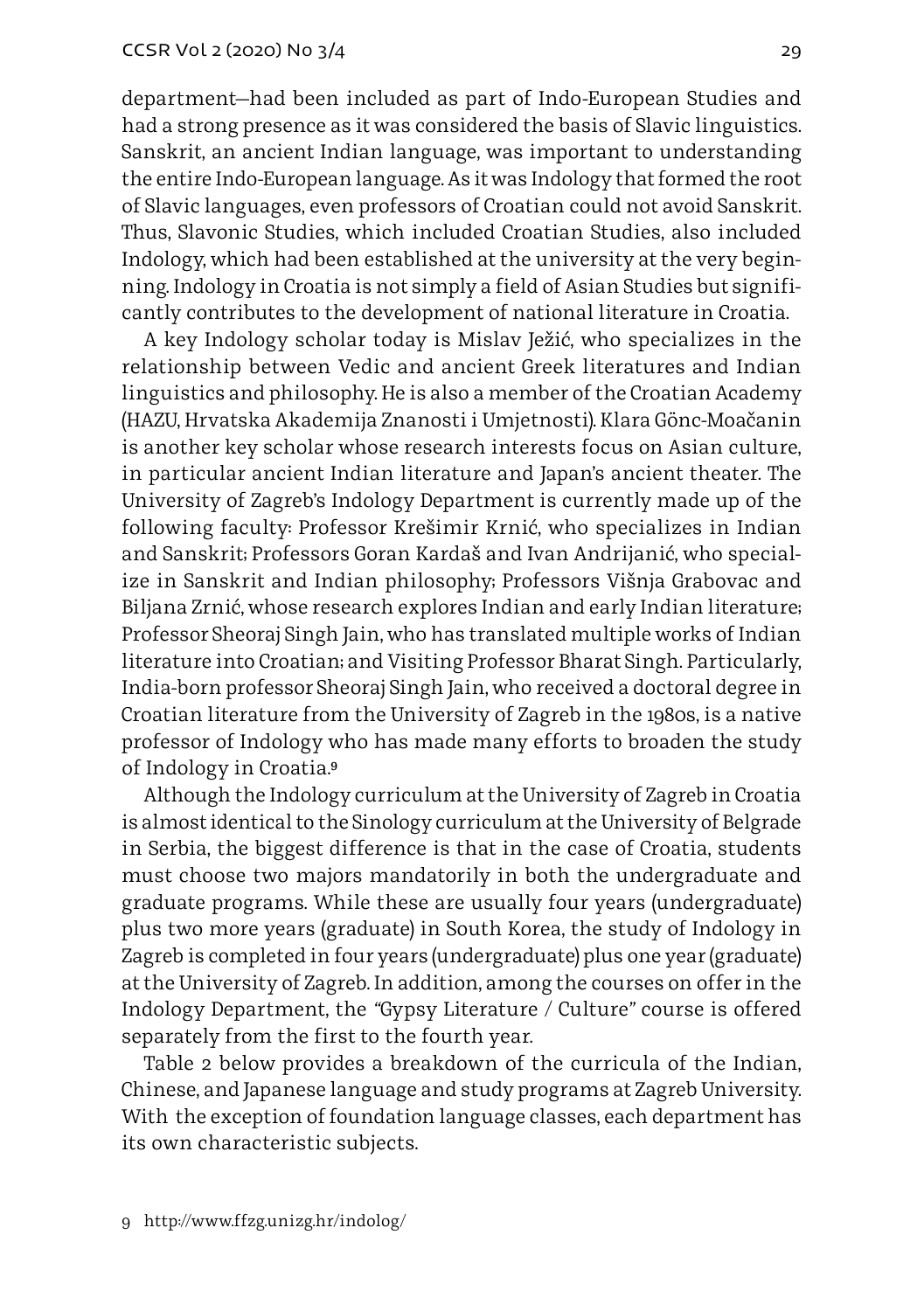| Year                       | <b>Indian Language and Studies</b>                                                                                                          | <b>Chinese Language</b><br>and Studies | Japanese Language<br>and Studies                                            |
|----------------------------|---------------------------------------------------------------------------------------------------------------------------------------------|----------------------------------------|-----------------------------------------------------------------------------|
| First Year<br>(Freshman)   | Indian Civilization<br>Gypsy Literature and Language<br>Sanskrit Literature 1                                                               | Chinese History                        | Japanese History and<br>Culture<br>Introduction to<br>Japanese Literature 1 |
| Second Year<br>(Sophomore) | Indian Arts 1<br>Indian History and Culture<br>Seminar1<br>Sanskrit Literature 2                                                            | Chinese<br>Philosophy                  | Introduction to<br>Japanese Literature 2                                    |
| Third Year<br>(Junior)     | Indian Arts 2<br>Indian History and Culture<br>Seminar <sub>2</sub><br>Introduction to Indian Religions 1<br>Sanskrit Literature 3          | Chinese Cultural<br>History            | Japanese History and<br>Culture<br>Introduction to<br>Japanese Literature 3 |
| Fourth Year<br>(Senior)    | Indian Arts 3<br>Indian History and Culture<br>Seminar 3<br>Introduction to Indian Religions 2<br>Indian Mythology<br>Sanskrit Literature 4 |                                        |                                                                             |

 **Table 2.**

Source: http://www.ffzg.unizg.hr/indolog/

Japanology opened at the University of Zagreb in Croatia beginning in the 2004/2005 academic year following a decision made by the university's Council of Philosophy Studies . It has a strong presence at the University of Zagreb alongside Indology and Sinology. However, as in Sinology, a certificate is issued rather than a formal undergraduate degree after three years of undergraduate study. Accordingly, after the program, students obtain an undergraduate degree by continuing their studies at the University of Ljubljana in Slovenia, which I will discuss in more detail in the next section, or at Japanese universities with which the university has an exchange agreement. The joint-degree academic exchange agreement in Japanology with the University of Ljubljana in Slovenia is a step toward the University of Zagreb establishing a formal academic degree in Japanology on its own campus.

The faculty of Japanology, in cooperation with the Japanese embassy in Croatia and the Croatian Japanese Teacher Committee, hold the *"*Japanese Speaking Contest (日本語 スピ–チコンテスト)*"* on an annual basis, and also actively promote Japanese language and culture through a partnership with the Japanese Foundation. In addition, students majoring in Japanology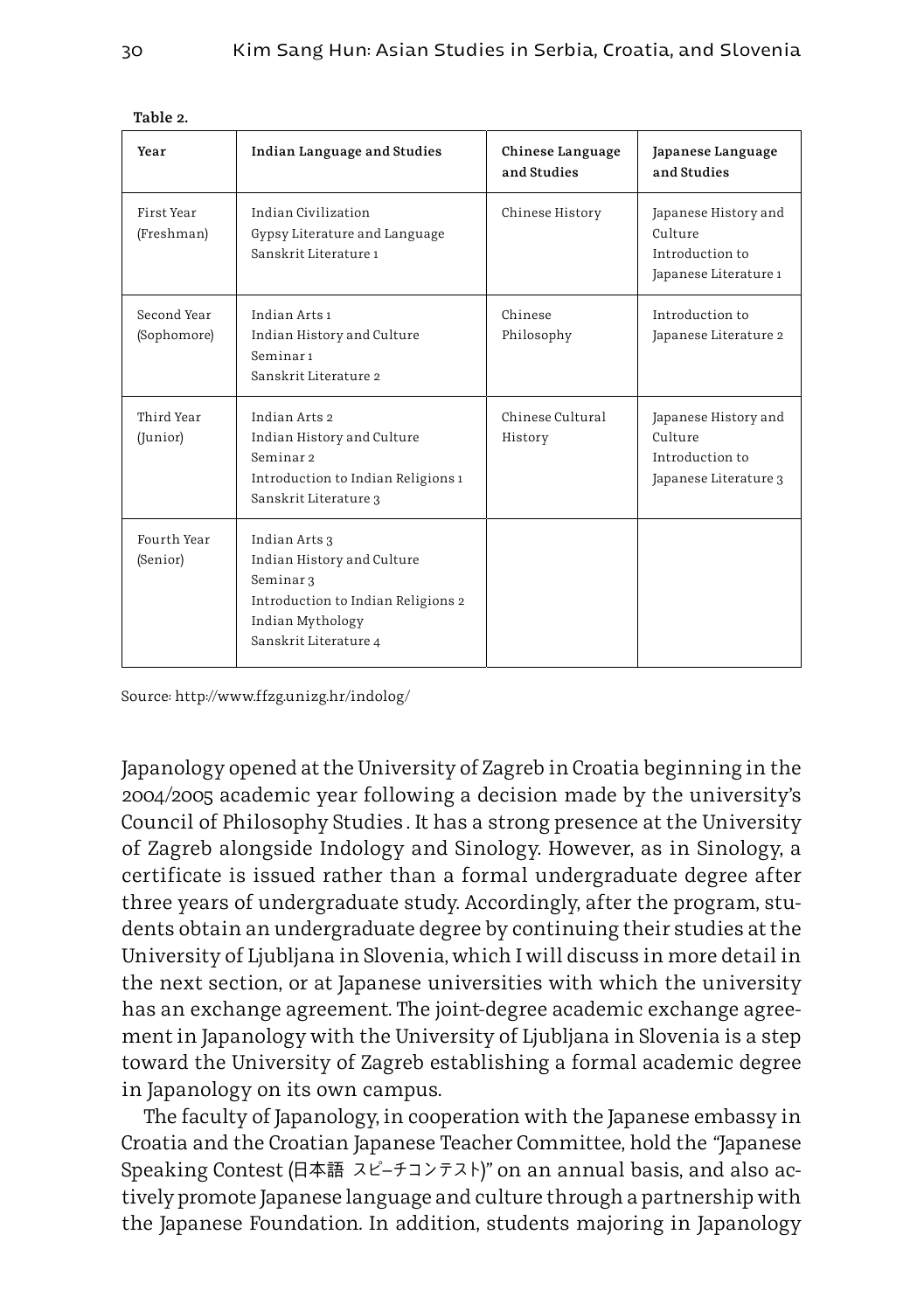are sent to Budapest, Hungary, each year to take the Japanese Language Proficiency Test.**<sup>10</sup>**

While Japanology was established in the 2000s, Sinology was established as an elective foreign language course long before, in the 1970s. However, in the 2004/2005 academic year the course was reclassified under *"*Indology and Far Eastern Asian Studies*"* after a decision made by the Council of Philosophy Studies at the University of Zagreb in Croatia. In the 2006/2007 academic year, Sinology professors of Asian and African Studies at the University of Ljubljana in Slovenia began to teach regular Sinology courses. At present the Sinology faculty at the University of Zagreb in Croatia includes two native professors dispatched by the Chinese government, three visiting professors from Slovenia, and one local Croatian professor who completed a doctoral program in Sinology and Korean Studies at Heidelberg University in Germany. As with Japanology, students of Sinology are issued a certificate rather than a formal undergraduate degree after completion of a three-year program. After obtaining the certificate, students can then obtain an undergraduate degree by continuing their studies of Sinology at the University of Ljubljana in Slovenia or at Chinese universities with which the university has established an academic exchange. In addition to teaching, Sinology faculty play a cultural-exchange role by participating in so-called *"*crosslinking activities*"* (Kineski most, hanyuqiao, 汉语桥) that strengthen the relationship between the Chinese and Croatian governments. Faculty also prepare students for the official Chinese Proficiency Test (hanyu shuiping kaoshi, 汉语水平考试) with support from the Chinese government.<sup>11</sup>

Although Korean Studies is not an official department at the University of Zagreb in Croatia, a Korean language curriculum is available (to first through third year students) under the Chinese Language and Studies Department. The program is taught by a Croatian, a scholar who completed a PhD program in Korean Studies at Heidelberg University in Germany. However, it is worth paying attention to the fact that Korean is not offered within the framework of a Korean Studies-related department, nor is it offered as a second foreign language. Rather, it is offered, unusually, as an elective within the Chinese Language and Studies Department.

Moreover, even within the former Yugoslavia, compared to Slovenia, in which a formal degree in Korean Studies was created in 2015, and Serbia, where a program has existed since the late 1990s, Korean Studies has not received the same attention in Croatia. Given the geographic distance, the lack of cultural similarities and shared relations, as well as the lack of shared economic and political interests, from a certain point of view it is

<sup>10</sup> http://www.ffzg.unizg.hr/japanologija

<sup>11</sup> http://www.ffzg.unizg.hr/sino/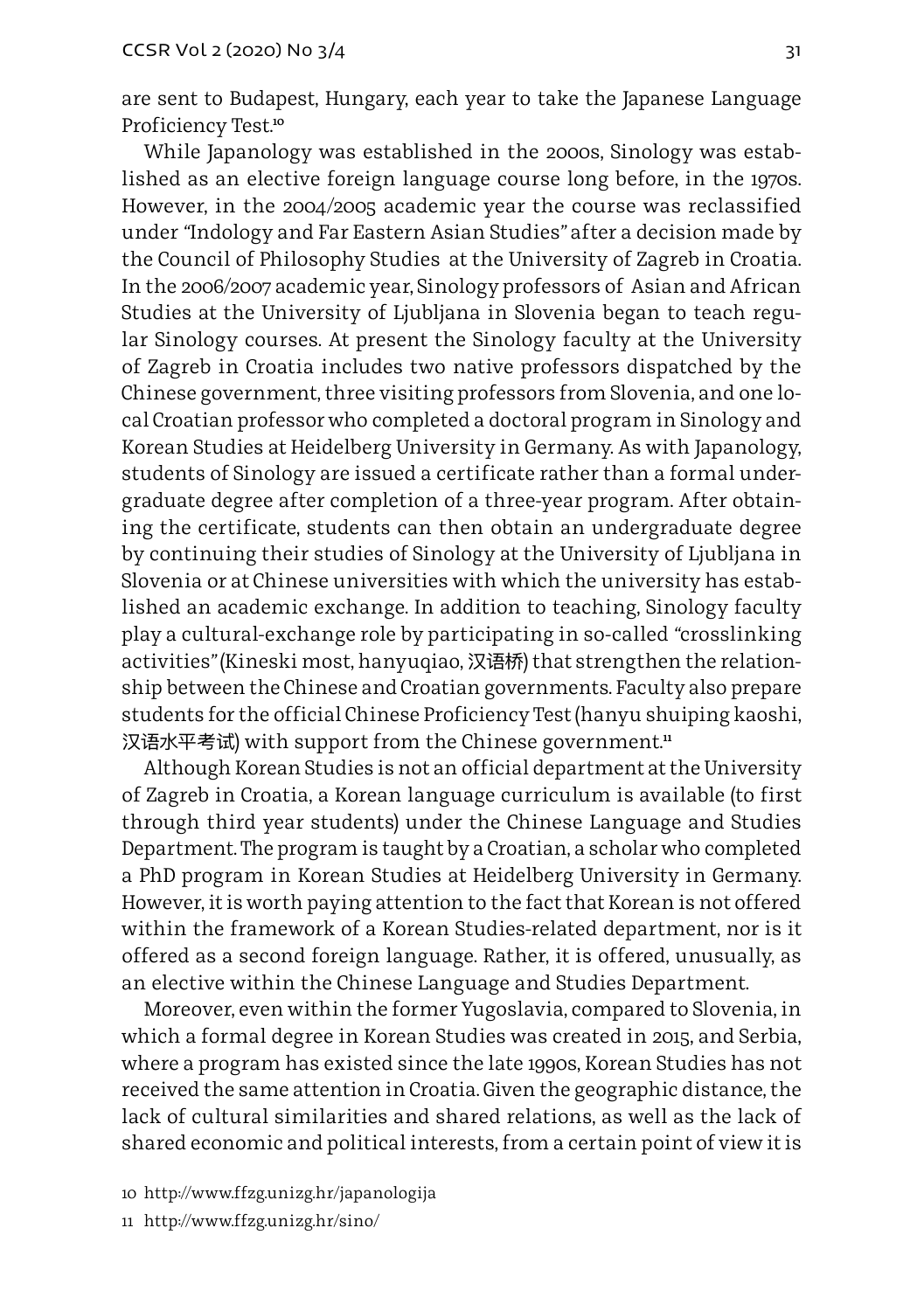not surprising that Korean Studies has not developed spontaneously in Croatia. However, a television show about Croatia broadcast in November 2013 raised the interest of South Koreans in things Croatian. By late 2015, the number of Korean tourists that had visited Croatia exceeded 350,000. This rapid rise in tourist numbers is expected to continue, and in such circumstances, it is expected that interest in Korean language and culture will grow in Croatia. But while interest in Korea may suddenly rise in a short period of time, for such interest to be maintained and further developed, it must be accompanied by a *"*mutual economic exchange.*"* For Korean language and studies classes to be taught, and for such courses to become the basis for a department, and moreover, for students of such departments to find jobs in areas related to the Korean language, and for some students to pursue graduate studies— that is, to foster an academic virtuous circle—bilateral exchanges must continue and develop along constructive lines. In that respect, if we can combine the rapid rise of interest in Croatia amongst Koreans and the positive and productive way in which Croatians perceive the visits of Koreans to their country, it is much more likely that Korean Studies will become an established department in Croatia's university system.

In July 2016, steps were made in this regard when Hankuk University of Foreign Studies and Split University concluded an agreement to establish a Korean language center. The center will offer two tracks of instruction: 1. *"*lectures in Korean language and culture targeting the general public*"*; and 2. *"*elective courses for students at Split University.*"* In October 2016, lectures in track one were set to begin, with elective courses for Split University students starting in October 2017.

The University of Ljubljana in Slovenia is the only university in the region of the former Yugoslavia that has established a Korean Studies Department (in September 2015). Asian Studies-related departments in general were not established independently at the University of Ljubljana until 1995 because of the dissolution of Yugoslavia. Even so, interest and investment in Asian Studies are rather larger than in other departments. Korean Studies as a new department within the Humanities and Arts College is heavily indebted to the active support and contributions of Andrej Bekeš, who is a Japanese researcher as well as professor of Japanology at this university. Andrej Bekeš served as dean of the Asian Studies Department at the University of Ljubljana (Oddelek za azijske študije) and played a leading role in promoting the education and research of Japanology within Slovenia as well as in the establishment of other Asian Studies departments. Professors of Sinology Jana S. Rošker and Mitja Saje were also a great help in the establishment of the Korean Studies Department. Jana S. Rošker, after obtaining a doctoral degree in Sinology from the University of Vienna in Austria and studying in China for four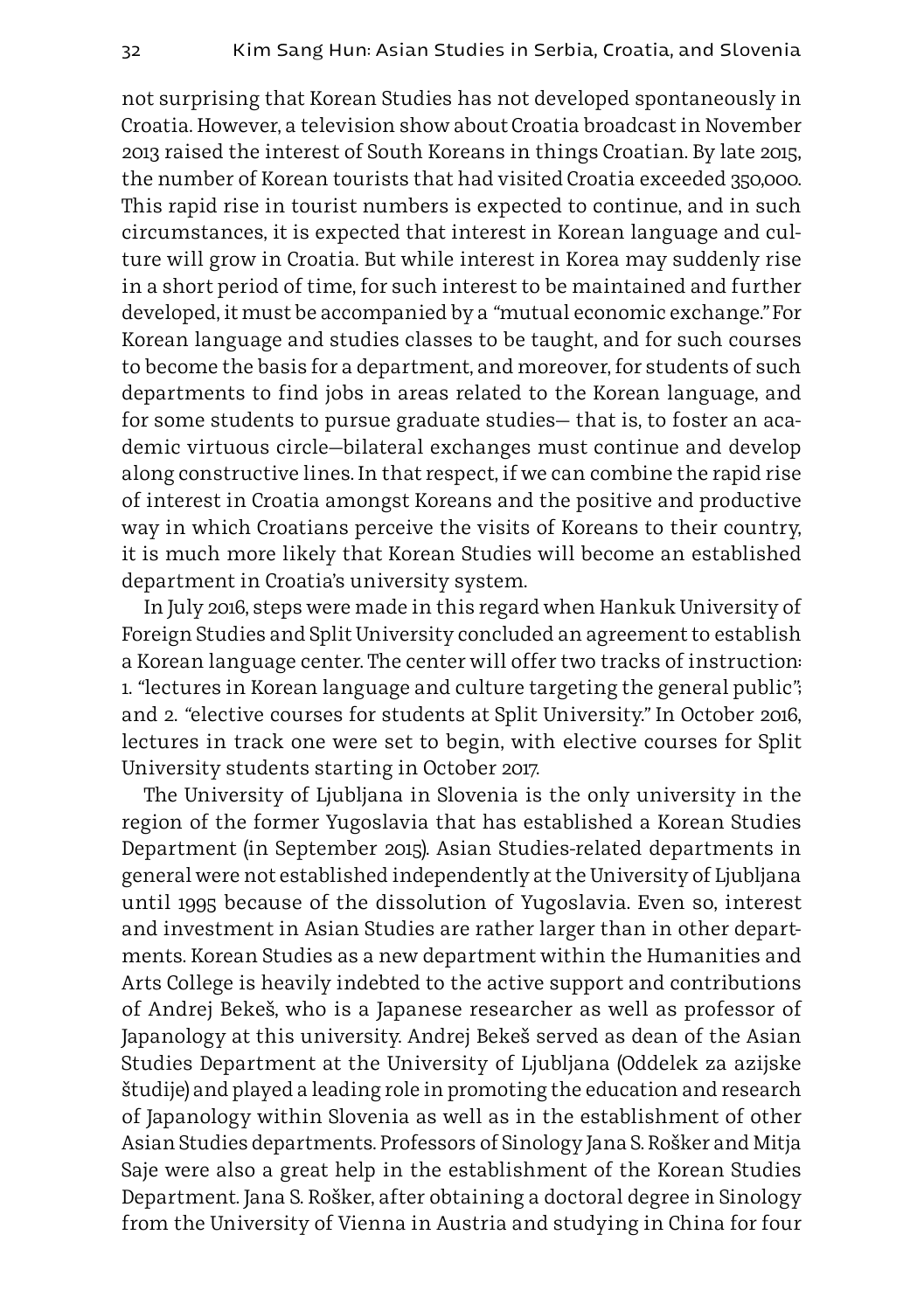years, created a Sinology curriculum which adapted Vienna's learning systems. Furthermore, Andrej Bekeš introduced into the Japanology curriculum of the University of Ljubljana in Slovenia various Japanese learning systems which he experienced while attending Tsukuba University in Japan.**<sup>12</sup>**

Asian Studies-related courses at the University of Ljubljana in the early 1980s were managed by the first generation of academics who had studied Sinology and Japanology at Chinese and Japanese universities, such as Andrej Bekeš, Jana S. Rošker, Mitja Saje, and Maja Lavrač. Unlike the Indology Department that was established by the Croatian government and the University of Zagreb, or Sinology at the University of Belgrade in Serbia, which was established as its own department through the active support of the Chinese government, the scholars who helped establish the Asian Studies Department at the University of Ljubljana in Slovenia did so out of pure passion for the subject matter. Fortunately, their active efforts were complemented by positive advancements in the external environment. In economic terms, it was clear that China and Japan could not be disregarded in Slovenia's economic policy. Similarly, Korean Studies perhaps took only ten years to become its own formal department at the University of Ljubljana due to Korea's rapid economic development after 2000.

The University of Ljubljana in Slovenia seems to be building a framework for Asian Studies much more aggressively than any other university in the former Yugoslavia. It is reasonable to see this as a result of the Slovenian government's education policy, which focuses on practicality, rather than pure academic interest. This is reflected in the introduction to the Asian Studies Department at the University of Ljubljana in Slovenia:

Thus, the studies offered by our department are not restricted to studying the languages and writings of Asian countries, but they regard them as a basic tool which helps us to understand their cultures on the whole. Sinology, Japanology and the future Korean Studies and Indology are therefore to be understood not only as philological but also as cultural studies. (http://as.ff.uni-lj.si/predstavitev-oddelka/predstavitev-oddelka)

Activities in Asian Studies at the University of Ljubljana go beyond just course offerings. Since 1997, the department has published an international journal called Asian Studies and holds annual international academic symposiums related to Sinology and Japanology. Furthermore, it has academic exchange agreements with Japan's University of Tsukuba, the University of Gunma, the University of Tokyo, the Tokyo Institute of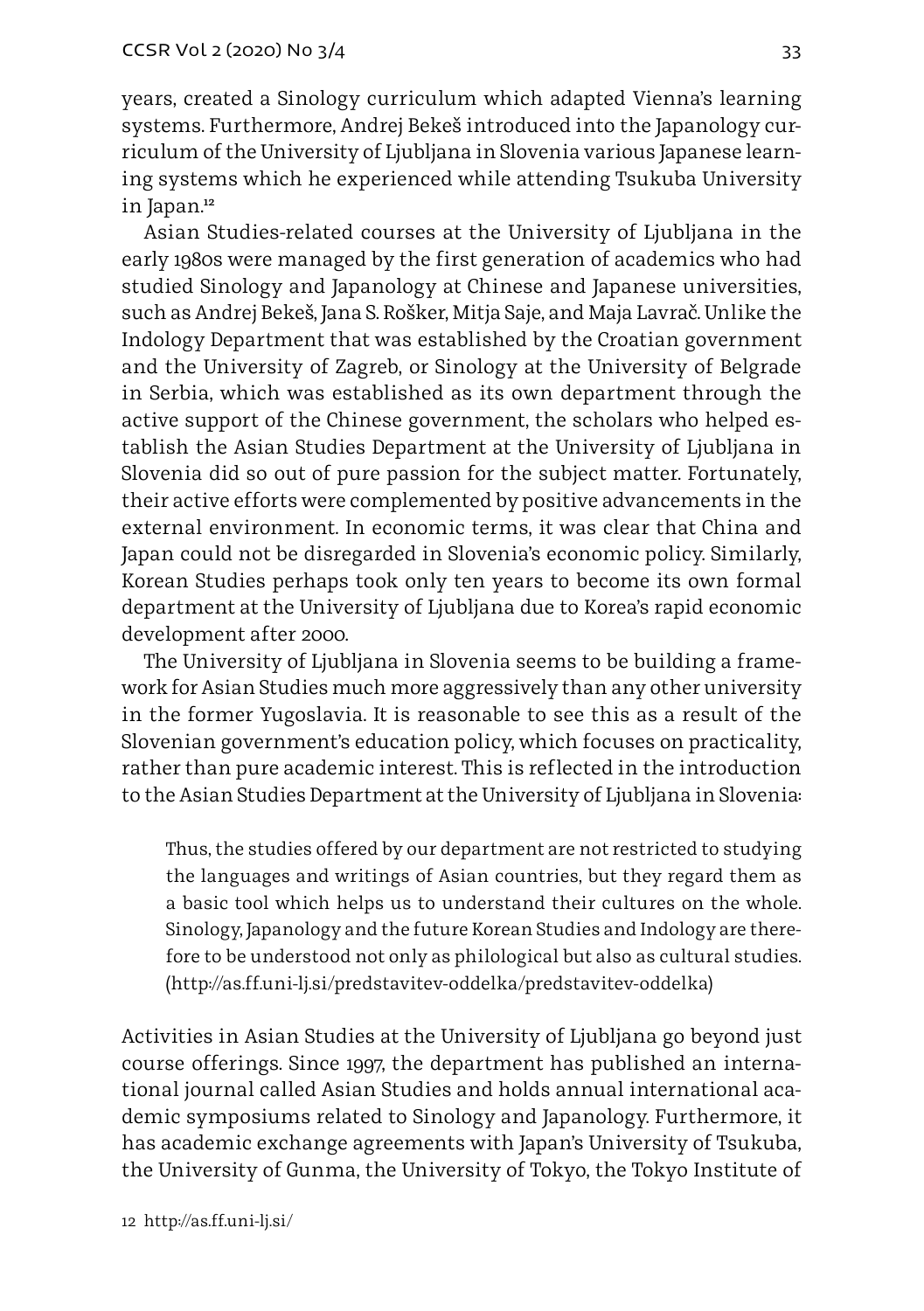Technology, the University for Foreign Studies in Tokyo, Japanese Women's University, and University Tohoku Fukushi. Among Chinese universities, it has academic exchange agreements with Chengdu University, Nankai University, Renmin University, Nanjing University, Qinghuangdao University, and Jingzhou University. Among Korean universities, it has academic exchanges with Hankuk University of Foreign Studies, ChungAng University, and the University of Seoul.

The Korean Studies program, which started with basic and intermediate Korean language courses in the 2003/2004 academic year and expanded in the 2008/2009 academic year to include enough courses to satisfy a double major, further developed in 2015 into its own department in which a formal undergraduate degree in Korean Studies can be obtained. At the time of its establishment the Korea Foundation reinstated support for faculty exchange, inviting Korean professors to teach in the department to strengthen its foundation. Furthermore the active efforts of Andrej Bekeš, who was dean of Asian Studies during the establishment of the Korean Studies Department, helped immensely to move the project forward. Moreover, the Academy of Korean Studies assisted the establishment with its *"*Seed Program for Korean Studies,*"* under which support will be offered to the department over a three-year period from 2015 for academic materials development and research in South Korean literature. The department plans to invite Korean literary scholars as guest lecturers and to hold international conferences in Korean Studies to facilitate knowledge sharing on Korea. Korean cultural events and the translation and dissemination of Korean language works throughout Central Europe and the Balkans are also being planned. Korean Studies was approved as a formal subject of study for the 2015/2016 academic year by the Slovenian Ministry of Education. Fifteen students each year are selected to major in Korean Studies. In 2015, Korean Studies at the University of Ljubljana ranked ninth in enrollment among a total of fifty-one subjects. Given that it is a new department, it has received unusually high interest.

It goes without saying that the best way to effectively turn such interest into academic results is to develop an excellent curriculum. In order for this to happen, experienced, specialist teachers with an understanding of the requirements on the ground must be allowed to design new courses. With respect to Korean language education, a program already exists: Korean 1, 2, and 3. Attention should instead be directed to the creation of Korean literature and culture classes. Literature is not just language, but can be linked to cultural education. Providing Korean classes to Japanology and Sinology majors is another way to ignite interest. Moreover, developing classes for master and doctoral programs is now a matter of urgency. Thus, expanding the variety of courses on offer is undoubtedly essential.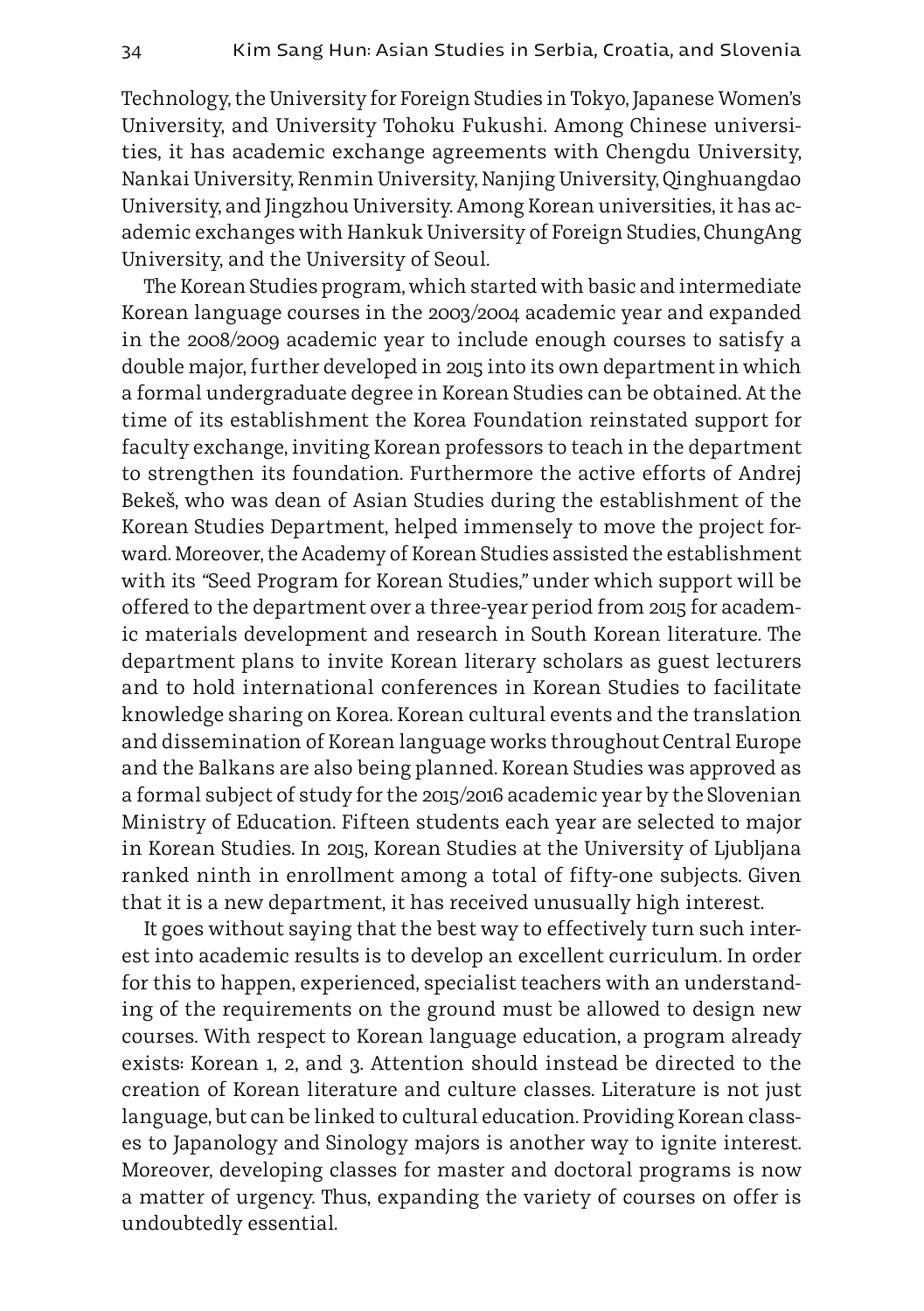For all this, Ljubljana University will have to support the development of an optimized set of teaching materials. While there is a wide range of Korean language textbooks on the market, mostly developed in South Korea, there are relatively few Korean literature-related materials available. There are, in particular, few if any literature-related textbooks targeting students in Central Europe and the Balkans. In Slovenia, all students have a command of English, but there is a need to devise and publish a set of literature-related textbooks to raise the effectiveness of education— this should reflect an awareness of the fact that that the countries of the former Yugoslavia share, to some extent, a language and culture.

There are a total of ten courses on offer in the Korean Studies Department at the University of Ljubljana, with the exception of two courses in Chinese Language Practice added in July 2016. The course contents are shown in Table 3.**<sup>13</sup>**

| Original language course name               | English course name                           | Note                                                             |
|---------------------------------------------|-----------------------------------------------|------------------------------------------------------------------|
| Korejska pisava                             | Writing Korean                                | Currently, as an<br>elective, "Chinese                           |
| Korejska umetnost                           | Korean Arts                                   | language practice 1, 2"<br>has been established.                 |
| Korejska literatura                         | Korean Literature                             | In 2013-2014, before<br>the establishment of                     |
| Fonetika korejščine 1                       | Korean Phonetics 1                            | a formal department,<br>"Korean language 1, 2"<br>was initiated. |
| Metodologija medkulturnih<br>raziskav 2     | Cross-cultural Research<br>Methodology 2      |                                                                  |
| Sodobni korejski jezik 1                    | Modern Korean Language 1                      |                                                                  |
| Sodobni korejski jezik 2                    | Modern Korean Language 2                      |                                                                  |
| Sodobni korejski jezik 3                    | Modern Korean Language 3                      |                                                                  |
| Sodobne družbene razmere v<br>Vzhodni Aziji | The Modern Social<br>Environment in East Asia |                                                                  |
| Korejske študije - arhiv                    | Korean Studies - Material                     |                                                                  |

 **Table 3.**

Source: https://e-ucenje.ff.uni-lj.si/course/index.php?categoryid=131

The establishment of Korean Studies as formal major is the result of active efforts by the Slovenian and Korean governments in addition to the continuous interest and efforts of the Asian Studies faculty at the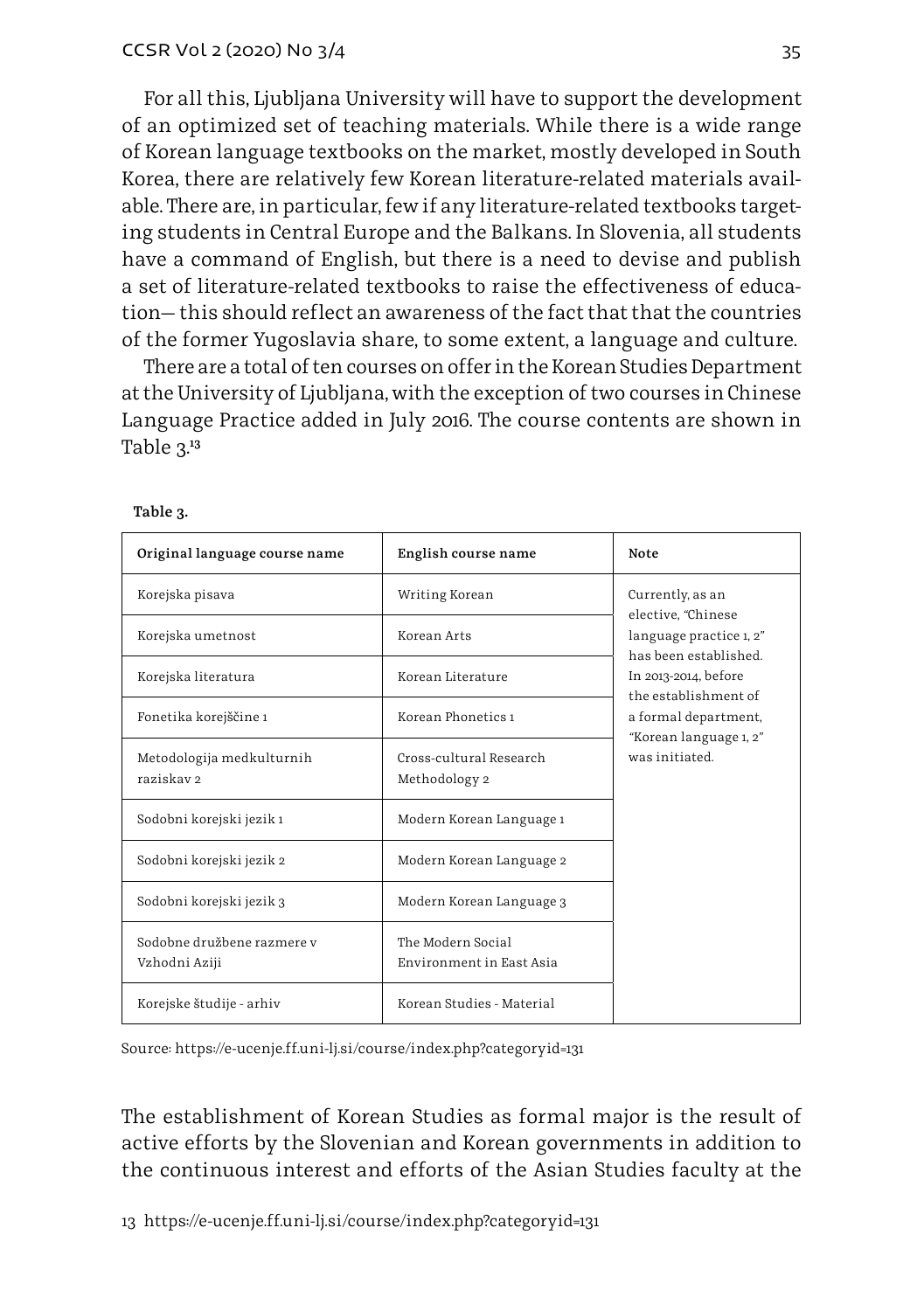University of Ljubljana. Slovenia has no Korean embassy; it falls under the jurisdiction of the Korean embassy in Austria. In March 2015, the ambassador of the Republic of Korea to Austria, Youngwan Song, and the president of the University of Ljubljana, Dr. Ivan Svetlik, held active discussions on the development plan for Korean Studies in Slovenia. Shortly thereafter, Slovenian Foreign Minister Karl Erjavec visited Korea and announced that Korean Studies would begin at the University of Ljubljana beginning from the fall semester of 2015, and requested support from the Korean government in this regard.

The University of Ljubljana case provides us with many lessons on establishing Korean Studies departments at foreign universities. What is needed first and foremost is for local scholars to actively promote such a department based on academic or practical needs, and then for them to start from the beginning by offering a simple language course. Next, there is a need to garner close cooperation and support from the local Korean embassy, the local government, and the Korean government. However, it is vital to keep in mind that without the support of local universities and scholars, any effort by the Korean government or local embassy to launch a Korean Studies department will soon collapse. As well, the following question must be asked and answered: Who will take the responsibility and lead Korean Studies with a long-term developmental vision? Governments should collaborate with universities, not lead the establishment of Korean Studies on their own, and they should remember that even things that look easy to achieve are often not. In this sense, the answer to the above question has to be the university and local scholars.

#### **Conclusion**

Unlike Poland, Czechoslovakia, Hungary, Romania, and Bulgaria, which were satellite countries of the Soviet Bloc during the Cold War, Yugoslavia, which created an independent communist economic and social system located somewhere between the United States and the Soviet Union after the Second World War, did not introduce *"*North Korean Studies*"* at its universities as other communist countries did prior to the 1990s. It had no *"*South Korean Studies*"* either. Rather, its Asian Studies focused on Indology, Sinology, and Japanology.

Asian Studies in Yugoslavia, after it disbanded into six countries after the 1990s, came to be divided into distinct academic fields according to each republic. In the Republic of Serbia, for example, *"*Sinology*"* became representative of Asian Studies, while in Croatia and Slovenia, the focus was on *"*Indology*"* and *"*Japanology,*"* respectively

However, due to Korea's economic development after the 2000s, the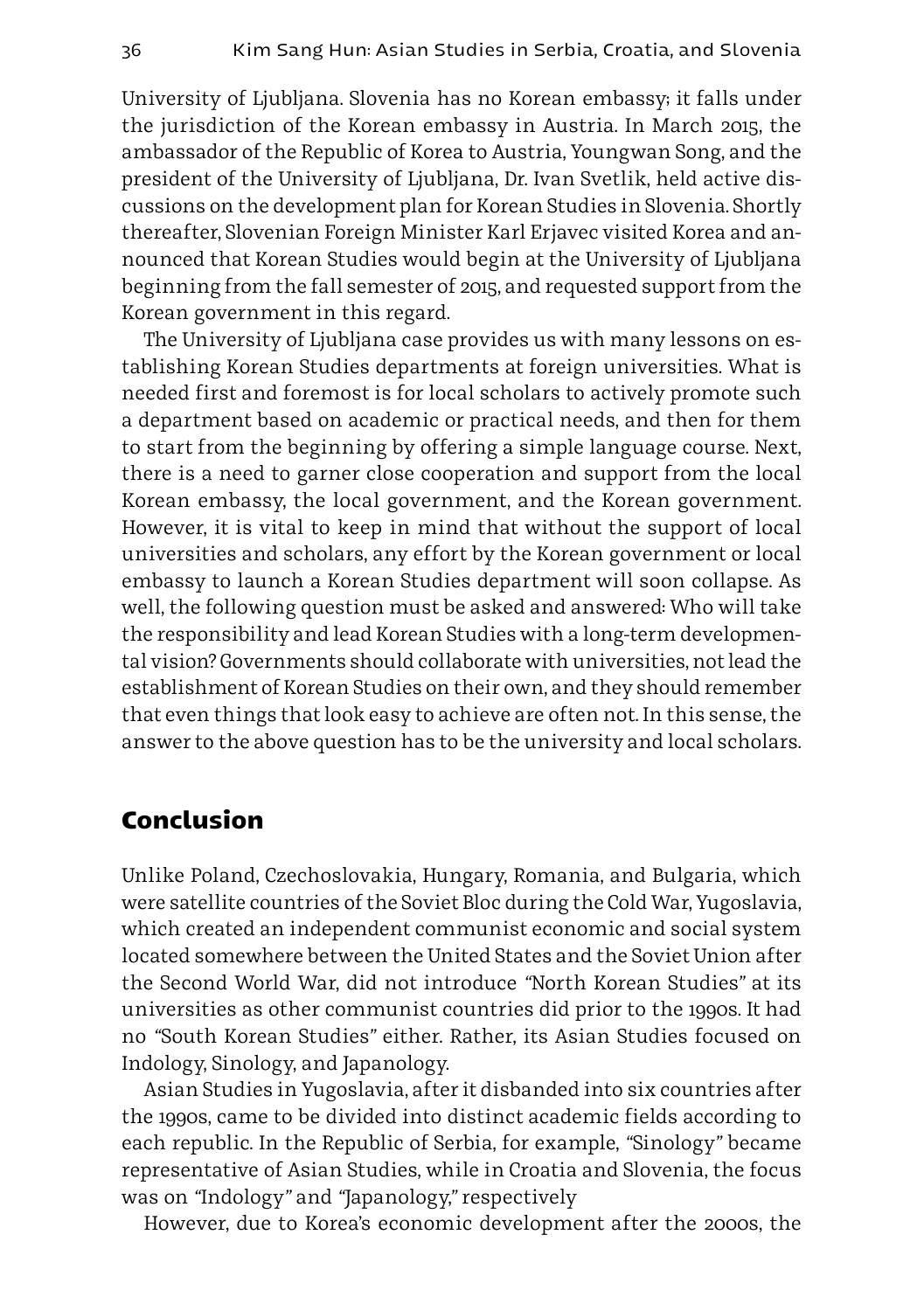country's increased status in global society, and the influence of the *"*Korean Wave*"* (which began in China), *"*North Korean Studies*"* came to be replaced with *"*South Korean Studies*"* in former communist countries. Through steady support from the Academy of Korean Studies, which pursues the globalization of Korean Studies, and the Korea Foundation, a formal Korean Studies Department was established at the University of Ljubljana in Slovenia for the first time in the 2015/2016 academic year. This department is also the first of its kind among the six republics that formally comprised Yugoslavia. In the future, establishment of Korean Studies is expected in other countries including Croatia and Serbia.

Given the complexity of establishing new departments at universities the role of local scholars should not be underestimated. Indeed, governmental support alone cannot solve all problems for departmental establishment. If appropriate economic support from the Korean government is added to the willingness and efforts of local universities and scholars of Asian Studies, including Korean Studies, the process of department establishment can be less complicated and take a shorter amount of time. This fact needs to be recognized by Korean governmental agencies. Governments should collaborate with universities, but take the position of facilitators rather than leaders in order for the establishment to succeed.

The University of Split established the Korean Studies Research Center in 2018 through *"*the Seed Program*"*, which supports Korean Studies programs at overseas universities, which are often lacking Korean studies education and research. The Center has been given the role of a central institution that manages Korean language and Korean studies education at the University of Split in an integrated manner and publishes an international journal. In addition, through cooperation with the Research Center for Comparative Culture of the Hankuk University of Foreign Studies, the scope of the research will be expanded to a comparison of cultures across Asia and the world, including Korea. Furthermore, the University of Split must strive to expand research capabilities not limited to Croatia through ties and cooperation with Korean departments established at universities in Eastern Europe and cooperation with universities in Korea. The University of Split in Croatia is to be at the center of Korean studies education and research beyond the University of Ljubljana in Slovenia, where undergraduate and graduate programs are currently installed, as well as Belgrade University and Novi Sad University in Serbia, where Korean language courses are operated. For such an ultimate goal, a regular Korean department must be established, and through this, it is necessary to draw support from Korea.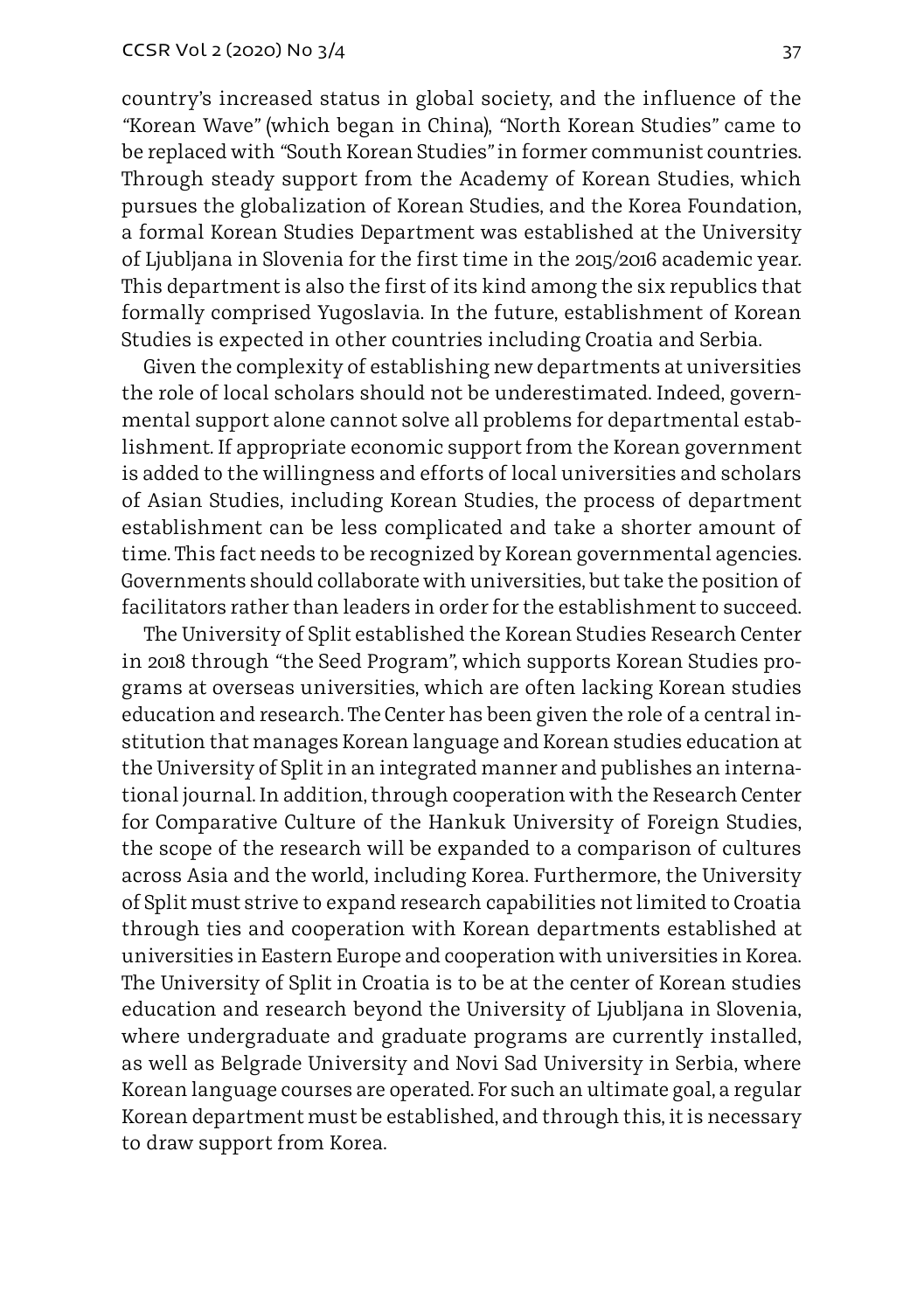## **Works Cited**

- Baek, Young-Seo. 2007. *"*The direction that Koreanology studies in the humanities area should take in the future: Ideology and Institution.*"* Korean Studies 17: 41-55. Center for Korean Studies, Inha University.
- Bernal, Martin. 2006. Black Athena 1 [블랙 아테나]. Translated by Oh Heungsik [오흥식]. Seoul: Sonamoo [소나무].
- Kawashima, Delakorda Tinka. 2016. *"*The re-evaluation of Weber in Japan and some perspectives for the treatment of religion in relation to consumerism.*"* [Ponovno ovrednotenje Webra na Japonskem in nekatera izhodšća za obravnavo religije v povezavi s potrošništvom]. Asian Studies IV (1): 247-263.
- Kim, Dongtaek [김동택]. 2006. *"*How to support Korean studies overseas.*"* Korea Focus on Current Topics 14 (1): 111-124. Korea Foundation [한국국제 교류재단].
- Kim, Dongtaek [김동택]. 2006. *"*Korean wave and Korean studies: status of foreign Korean studies and support plan*"* [한류와 한국학: 해외 한국학 현황 과 지원 방안]. Historical criticism [역사비평] 213- 240.
- Kim, Kyung-Ryung. 2015. *"*A Study of Korean Learners Language Learning Style.*"* Korean language and culture 17: 77-98.
- Kim, So-young. 2013. *"*The Korean wave and the present situation of Korean language education by using contents of Korean classical literature in Bulgaria - Focused on the educational contents of the Department of Korean Studies at Sofia University.*"* Korean Language and Literature 51: 103-125.
- Kim, Tschung-Sun. 2009. *"*Korean Studies as Cultural Studies: Toward East Asian Korean Studies.*"* Keimyung Korean Studies Journal 38: 195-225.
- Kim, Young. 2009. *"*The Present State of Korean Studies in the U.K.*"* Korean Studies 21: 419-440.
- Korea Foundation [한국국제교류재단]. 2007. Foreign Korean Studies White Papers [해외한국학 백서]. Seoul: Eulyumunhwasa [을유문화사].
- Kwak, Sumin [곽수민]. 2012. *"*Analysis of Korean studies trends and research of development factors*"* [해외한국학 동향 분석 및 발전요인 연구]. Mental Culture Research [정신문화연구] 35 (3): 211-241.
- Lee, Wanbeom [이완범]. 2009. *"*Study on status of foreign Korean Studies and long-term development plan*"* [해외한국학 현황 및 중장기 발전 방안 연구]. Policy research report of Ministry of Education, Science and Technology [교육과학기술부 정책연구과제 결과보고서] 1-201.
- Min, Chung-Ki. 1990. *"*A Framework for a Better Relationship between Korea and the European Community.*"* East and West studies series 18: 175-202.